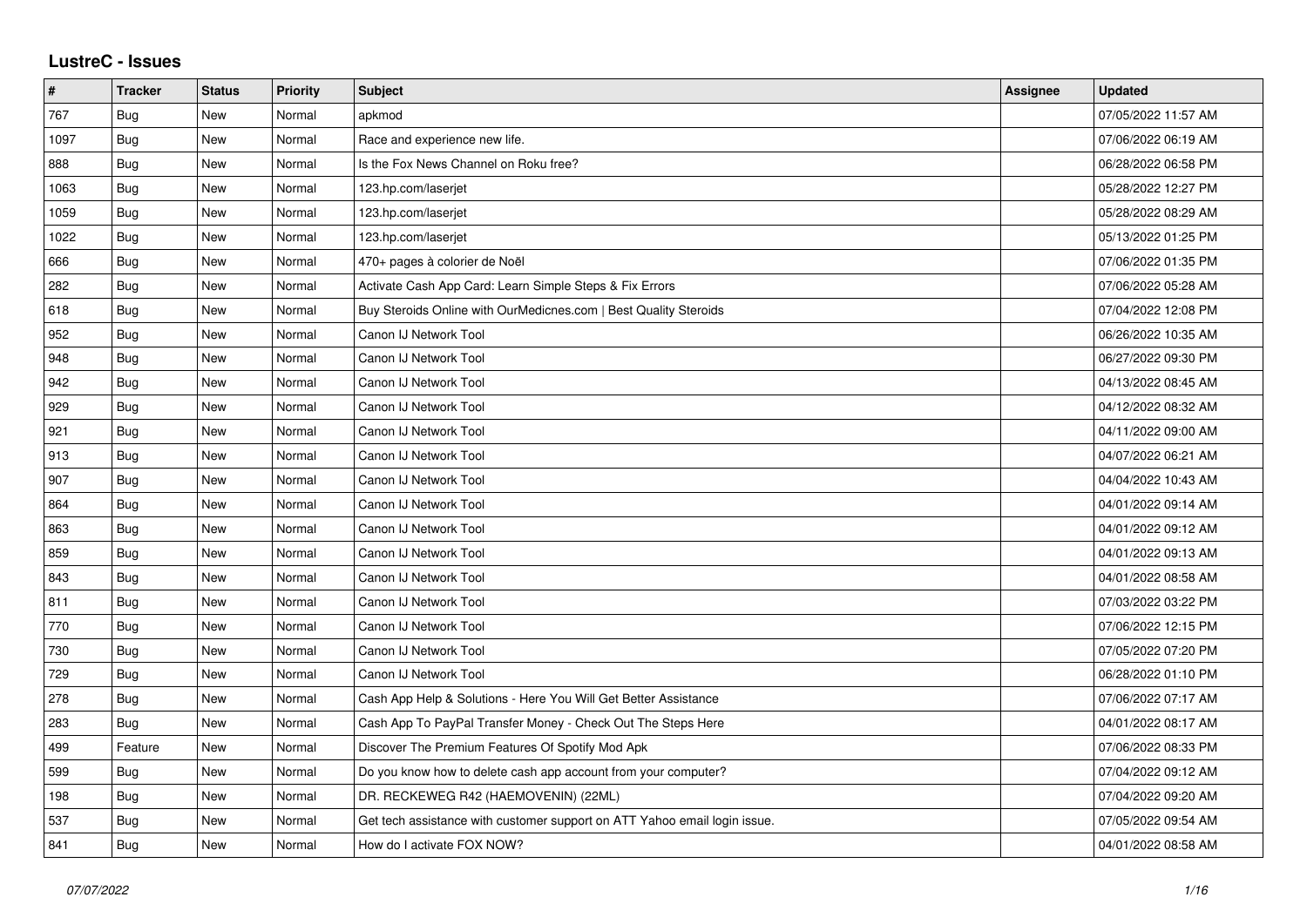| $\vert$ # | <b>Tracker</b> | <b>Status</b> | <b>Priority</b> | <b>Subject</b>                                                                                                                               | Assignee | <b>Updated</b>      |
|-----------|----------------|---------------|-----------------|----------------------------------------------------------------------------------------------------------------------------------------------|----------|---------------------|
| 839       | <b>Bug</b>     | New           | Normal          | How do I activate FOX NOW?                                                                                                                   |          | 04/01/2022 08:58 AM |
| 76        | <b>Bug</b>     | New           | Normal          | Import error: Load error: imported node real_to_int declared in a regular Lustre file. File "include/conv.lusi", line 1,<br>characters 0-64: |          | 07/06/2022 02:39 PM |
| 947       | <b>Bug</b>     | New           | Normal          | is Disney Now and Disney Plus different?                                                                                                     |          | 04/14/2022 09:53 AM |
| 941       | Bug            | New           | Normal          | is Disney Now and Disney Plus different?                                                                                                     |          | 07/05/2022 11:02 AM |
| 886       | <b>Bug</b>     | New           | Normal          | Is the Fox News Channel on Roku free?                                                                                                        |          | 07/03/2022 07:14 PM |
| 840       | Bug            | New           | Normal          | Is Tubi really free and legal?                                                                                                               |          | 04/01/2022 08:58 AM |
| 289       | Bug            | New           | Normal          | Recover Yahoo Mail Forgotten Password - Explore Kanata Chinese                                                                               |          | 07/07/2022 01:20 AM |
| 192       | Bug            | New           | Normal          | The code Caffe                                                                                                                               |          | 05/09/2022 10:16 AM |
| 170       | Feature        | <b>New</b>    | Normal          | top mba colleges in bangalore                                                                                                                |          | 07/04/2022 02:46 AM |
| 889       | Bug            | New           | Normal          | What is Plex and how it's work?                                                                                                              |          | 04/01/2022 09:14 AM |
| 887       | Bug            | New           | Normal          | What is Plex and how it's work?                                                                                                              |          | 04/01/2022 09:16 AM |
| 946       | Bug            | New           | Normal          | What is Plex and Is Plex Legal?                                                                                                              |          | 06/26/2022 05:23 AM |
| 940       | <b>Bug</b>     | New           | Normal          | What is Plex and Is Plex Legal?                                                                                                              |          | 07/04/2022 07:54 PM |
| 228       | <b>Bug</b>     | New           | Normal          | Why Does Cash App Transaction Failed? - Here Is the Answer                                                                                   |          | 07/06/2022 11:08 PM |
| 1007      | <b>Bug</b>     | New           | Normal          | "ij.start canon                                                                                                                              |          | 05/18/2022 10:40 AM |
| 995       | Feature        | New           | Normal          | "ij.start canon                                                                                                                              |          | 06/27/2022 01:29 PM |
| 1068      | Bug            | New           | Normal          | 123.hp.com/laserjet                                                                                                                          |          | 05/31/2022 12:22 PM |
| 1046      | <b>Bug</b>     | New           | Normal          | 123.hp.com/laserjet                                                                                                                          |          | 05/24/2022 10:46 AM |
| 997       | Bug            | New           | Normal          | 123.hp.com/laserjet                                                                                                                          |          | 06/28/2022 09:48 AM |
| 193       | Bug            | New           | Normal          | 18% Discount on Homeopathic medicines                                                                                                        |          | 07/03/2022 01:02 PM |
| 1126      | <b>Bug</b>     | New           | Normal          | 1PLSD                                                                                                                                        |          | 06/25/2022 09:36 AM |
| 807       | Bug            | New           | Normal          | 1v1Battle is a strategic action 'Build and shoot' game                                                                                       |          | 06/27/2022 06:52 AM |
| 265       | <b>Bug</b>     | New           | Normal          | 3 Faq's On Downloading To Your Apple Ipod                                                                                                    |          | 07/06/2022 05:59 PM |
| 1029      | <b>Bug</b>     | New           | Normal          | 5 Reasons Why People Love Coloring Pages?                                                                                                    |          | 05/16/2022 11:53 AM |
| 504       | <b>Bug</b>     | New           | Normal          | A beginner should always look for online Java assignment help!                                                                               |          | 07/06/2022 05:08 PM |
| 735       | <b>Bug</b>     | New           | Normal          | A quick fix of how to get money back from cash app stocks                                                                                    |          | 07/06/2022 03:00 PM |
| 145       | <b>Bug</b>     | New           | Normal          | abdulbaissagar                                                                                                                               |          | 07/06/2022 05:05 PM |
| 142       | Feature        | New           | Normal          | About ashimary hair                                                                                                                          |          | 07/05/2022 08:41 PM |
| 156       | Bug            | New           | Normal          | Access old cash app account                                                                                                                  |          | 04/01/2022 08:00 AM |
| 230       | Bug            | New           | Normal          | Add Money To Cash App Card - Auto Cash Apps                                                                                                  |          | 07/02/2022 12:57 AM |
| 116       | <b>Bug</b>     | New           | Normal          | aertaeyg                                                                                                                                     |          | 07/04/2022 11:37 AM |
| 184       | Bug            | New           | Normal          | <b>Affordable Business Writing Services</b>                                                                                                  |          | 07/03/2022 12:08 AM |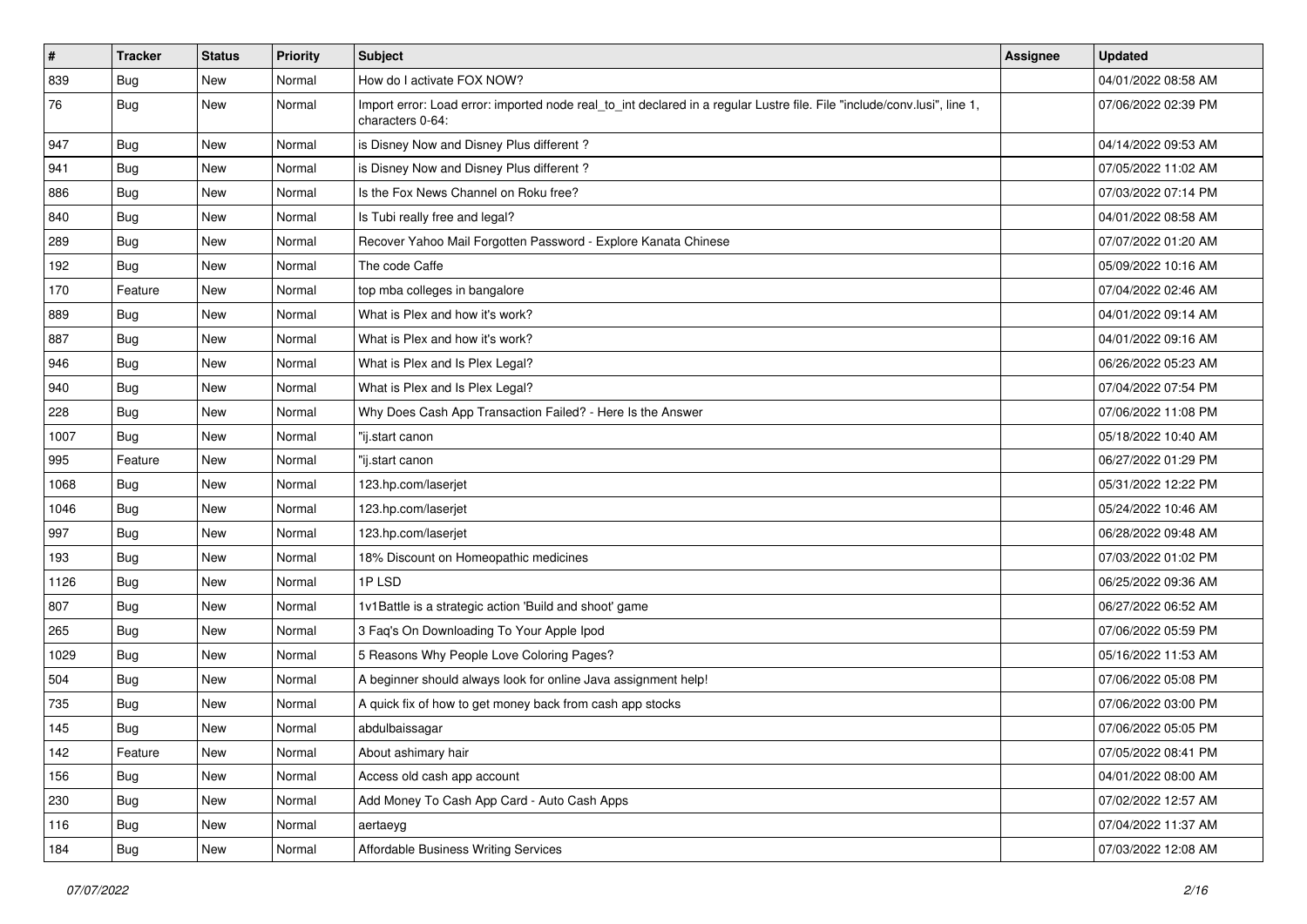| $\vert$ # | <b>Tracker</b> | <b>Status</b> | <b>Priority</b> | Subject                                                                   | Assignee | <b>Updated</b>      |
|-----------|----------------|---------------|-----------------|---------------------------------------------------------------------------|----------|---------------------|
| 122       | <b>Bug</b>     | New           | Normal          | <b>AFL Live Stream</b>                                                    |          | 04/01/2022 07:55 AM |
| 239       | <b>Bug</b>     | New           | Normal          | Algunas características más de Choices MOD APK                            |          | 07/04/2022 06:59 PM |
| 286       | Bug            | New           | Normal          | All About Cash App Transfer Fail Problems                                 |          | 04/01/2022 07:49 AM |
| 284       | Bug            | New           | Normal          | All About Cash App Transfer Fail Problems                                 |          | 07/06/2022 05:41 AM |
| 190       | <b>Bug</b>     | New           | Normal          | All About Cash App Transfer Fail Problems                                 |          | 07/07/2022 02:48 AM |
| 175       | Feature        | New           | Normal          | All About Cash App Transfer Fail Problems                                 |          | 07/07/2022 02:12 AM |
| 911       | Bug            | New           | Normal          | Aluminum Windows & Doors                                                  |          | 07/06/2022 02:16 PM |
| 476       | Feature        | New           | High            | <b>American Airlines Reservations</b>                                     |          | 07/04/2022 09:51 AM |
| 233       | Bug            | New           | Normal          | Anauthorsway.com: My User Experience                                      |          | 06/27/2022 12:02 PM |
| 660       | <b>Bug</b>     | New           | Normal          | Anchovies Nutrition Facts And Health Benefits                             |          | 04/01/2022 09:40 AM |
| 918       | <b>Bug</b>     | New           | Normal          | Antivirus for IOS                                                         |          | 06/16/2022 10:36 PM |
| 760       | Bug            | New           | Normal          | apkmod                                                                    |          | 06/27/2022 04:13 PM |
| 519       | <b>Bug</b>     | New           | Normal          | Are you finding online UK Assignment writers?                             |          | 07/05/2022 08:48 PM |
| 273       | Bug            | New           | High            | assignment help online                                                    |          | 04/01/2022 08:17 AM |
| 787       | <b>Bug</b>     | New           | Normal          | <b>Assured Assignment Help</b>                                            |          | 07/07/2022 01:25 AM |
| 302       | Bug            | New           | Normal          | Auto Electrical Repair Services in Norcross GA                            |          | 07/04/2022 04:34 PM |
| 297       | <b>Bug</b>     | New           | Normal          | Auto Lighting Installation Services in Norcross GA                        |          | 04/01/2022 07:21 AM |
| 396       | Bug            | New           | Normal          | Auto Transport Services in Annapolis MD                                   |          | 04/01/2022 07:15 AM |
| 372       | <b>Bug</b>     | New           | Normal          | Auto Transport Services in Arlington County VA                            |          | 07/07/2022 02:37 AM |
| 360       | Bug            | New           | Normal          | Auto Transport Services in Baltimore MD                                   |          | 04/01/2022 07:13 AM |
| 378       | <b>Bug</b>     | New           | Normal          | Auto Transport Services in Fairfax VA                                     |          | 04/01/2022 07:17 AM |
| 384       | <b>Bug</b>     | New           | Normal          | Auto Transport Services in McLean VA                                      |          | 04/01/2022 07:17 AM |
| 402       | Bug            | New           | Normal          | Auto Transport Services in Potomac MD                                     |          | 04/01/2022 07:47 AM |
| 390       | <b>Bug</b>     | New           | Normal          | Auto Transport Services in Sterling VA                                    |          | 04/01/2022 07:16 AM |
| 366       | <b>Bug</b>     | New           | Normal          | Auto Transport Services in Washington DC                                  |          | 04/01/2022 07:12 AM |
| 491       | Feature        | New           | Normal          | Automatically download and paste Reddit wallpapers into Windows           |          | 07/06/2022 02:13 PM |
| 958       | <b>Bug</b>     | New           | Normal          | Avail Cash app support service to know Sutton bank cash app number        |          | 07/04/2022 11:36 AM |
| 702       | <b>Bug</b>     | New           | Normal          | Avail Chime Customer Service to know How To Get Chime Bank Statement      |          | 07/04/2022 05:58 AM |
| 731       | <b>Bug</b>     | New           | Normal          | Avail Of Cash App Customer Service If Unable To Down Cash App Mobile App? |          | 07/06/2022 04:50 AM |
| 954       | Bug            | New           | Normal          | AZ Screen Recorder Mod                                                    |          | 07/04/2022 10:08 PM |
| 191       | <b>Bug</b>     | New           | Normal          | <b>B2B Branding</b>                                                       |          | 07/02/2022 07:53 AM |
| 989       | <b>Bug</b>     | New           | Normal          | Barewoods Wax Cigar                                                       |          | 07/04/2022 07:09 AM |
| 146       | <b>Bug</b>     | New           | Normal          | bayabais                                                                  |          | 07/06/2022 10:47 PM |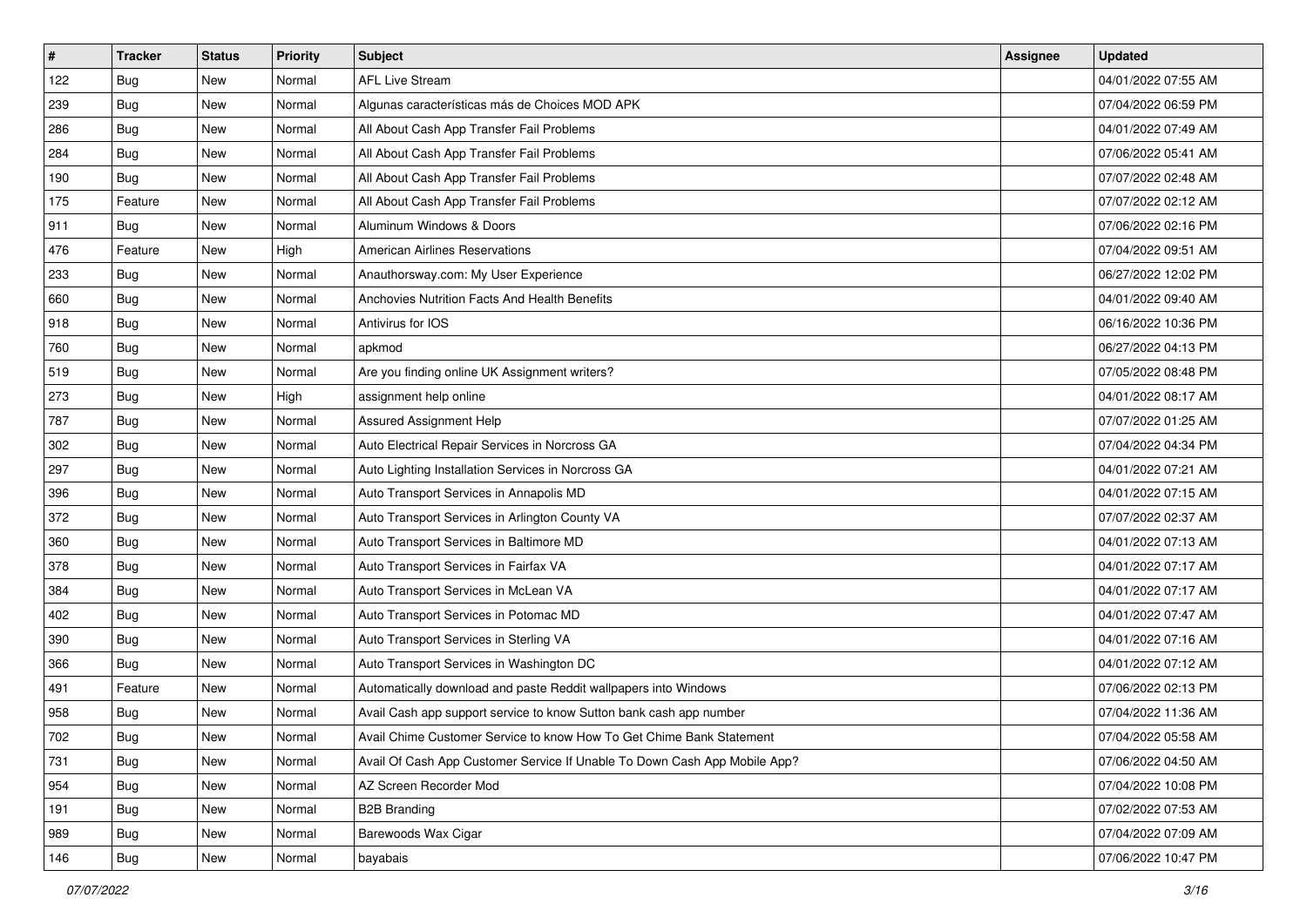| $\vert$ # | <b>Tracker</b> | <b>Status</b> | <b>Priority</b> | Subject                                                                          | Assignee | <b>Updated</b>      |
|-----------|----------------|---------------|-----------------|----------------------------------------------------------------------------------|----------|---------------------|
| 247       | <b>Bug</b>     | New           | Normal          | best 4 Channel Amp                                                               |          | 07/05/2022 07:06 AM |
| 786       | <b>Bug</b>     | New           | Normal          | Best Assignment Help in Australia & UK                                           |          | 07/05/2022 07:30 PM |
| 254       | Feature        | New           | Normal          | best ayurvedic treatment for psoriasis                                           |          | 04/01/2022 08:13 AM |
| 545       | Feature        | New           | Normal          | <b>Best Canvas Print Company</b>                                                 |          | 07/05/2022 10:13 PM |
| 255       | Feature        | New           | Normal          | best doctor for psoriasis                                                        |          | 07/07/2022 12:13 AM |
| 879       | Feature        | New           | Normal          | Best Garage Door Repair in Massachusetts                                         |          | 04/01/2022 09:16 AM |
| 257       | Bug            | New           | Normal          | Best latte machines                                                              |          | 07/06/2022 05:32 AM |
| 586       | Bug            | New           | Normal          | Best Modifications For Your Mobile Phone                                         |          | 07/05/2022 04:56 PM |
| 1050      | Feature        | New           | Normal          | Best Smart Phone Repair in Delhi                                                 |          | 05/25/2022 10:33 AM |
| 741       | Bug            | New           | Normal          | <b>Blockchain Technology Solutions</b>                                           |          | 07/05/2022 07:25 AM |
| 202       | <b>Bug</b>     | New           | Normal          | blonde wig                                                                       |          | 07/05/2022 10:32 PM |
| 143       | Bug            | New           | Normal          | Bob lace front wigs                                                              |          | 07/05/2022 07:09 AM |
| 179       | Bug            | New           | Normal          | body wave                                                                        |          | 04/01/2022 08:41 AM |
| 299       | <b>Bug</b>     | New           | Normal          | Brake Caliper Painting Services in Norcross GA                                   |          | 04/01/2022 07:20 AM |
| 831       | <b>Bug</b>     | New           | Normal          | Build and shoot                                                                  |          | 05/29/2022 04:47 PM |
| 1052      | Bug            | New           | Normal          | Build Now GG is a new battle royale game.                                        |          | 05/26/2022 04:24 AM |
| 835       | Bug            | New           | Normal          | Build your strong army with Taming io                                            |          | 04/01/2022 08:59 AM |
| 557       | Feature        | New           | Normal          | <b>Business Law Assignment Help</b>                                              |          | 07/03/2022 06:40 AM |
| 621       | Bug            | New           | Normal          | Buy All Modafinil & Armodafinil Tablets @Buy Modafinil US                        |          | 07/06/2022 12:06 PM |
| 611       | Feature        | New           | Normal          | Buy All Modafinil & Armodafinil Tablets @Buy Modafinil US                        |          | 07/04/2022 03:51 PM |
| 616       | <b>Bug</b>     | New           | Normal          | Buy Anavar Tablets   Anavar For Sale in USA, UK & Australia                      |          | 07/07/2022 02:00 AM |
| 613       | Bug            | New           | Normal          | Buy Aspadol 100mg Tab Online in US, UK, AU   Erospharmacy                        |          | 07/05/2022 07:31 AM |
| 494       | Bug            | New           | Normal          | <b>Buy Discussion Post</b>                                                       |          | 07/06/2022 09:56 PM |
| 635       | <b>Bug</b>     | New           | Normal          | Buy Steroids Online with OurMedicnes.com   Best Quality Steroids                 |          | 07/05/2022 09:51 PM |
| 924       | Bug            | New           | Normal          | buy tec 9                                                                        |          | 04/11/2022 02:54 PM |
| 634       | Bug            | New           | Normal          | Buy Vidalista Tablets (Tadalafil) at [\$25 OFF + Free Shipping] Vidalistatablets |          | 07/04/2022 02:31 AM |
| 617       | <b>Bug</b>     | New           | Normal          | Buy Vidalista Tablets (Tadalafil) at [\$25 OFF + Free Shipping] Vidalistatablets |          | 07/06/2022 04:44 AM |
| 1131      | Bug            | New           | Normal          | Calculatrice Forex pour calculer les paramètres de la copie des transactions     |          | 06/29/2022 07:24 PM |
| 259       | <b>Bug</b>     | New           | Normal          | call center services                                                             |          | 07/04/2022 04:03 AM |
| 690       | Bug            | New           | Normal          | campervan hire                                                                   |          | 07/05/2022 02:00 PM |
| 1044      | Bug            | New           | Normal          | Can I Disapprove If Random Person Sent Me Money On Cash App?                     |          | 05/26/2022 03:51 PM |
| 964       | Bug            | New           | Normal          | Can I Fix Cash App Transfer Failed Issues By Adding Sufficient Funds?            |          | 07/03/2022 11:10 PM |
| 1136      | <b>Bug</b>     | New           | Normal          | Can I Talk To A Live Person At Facebook? Clarify Concerns Effectively            |          | 07/01/2022 08:10 AM |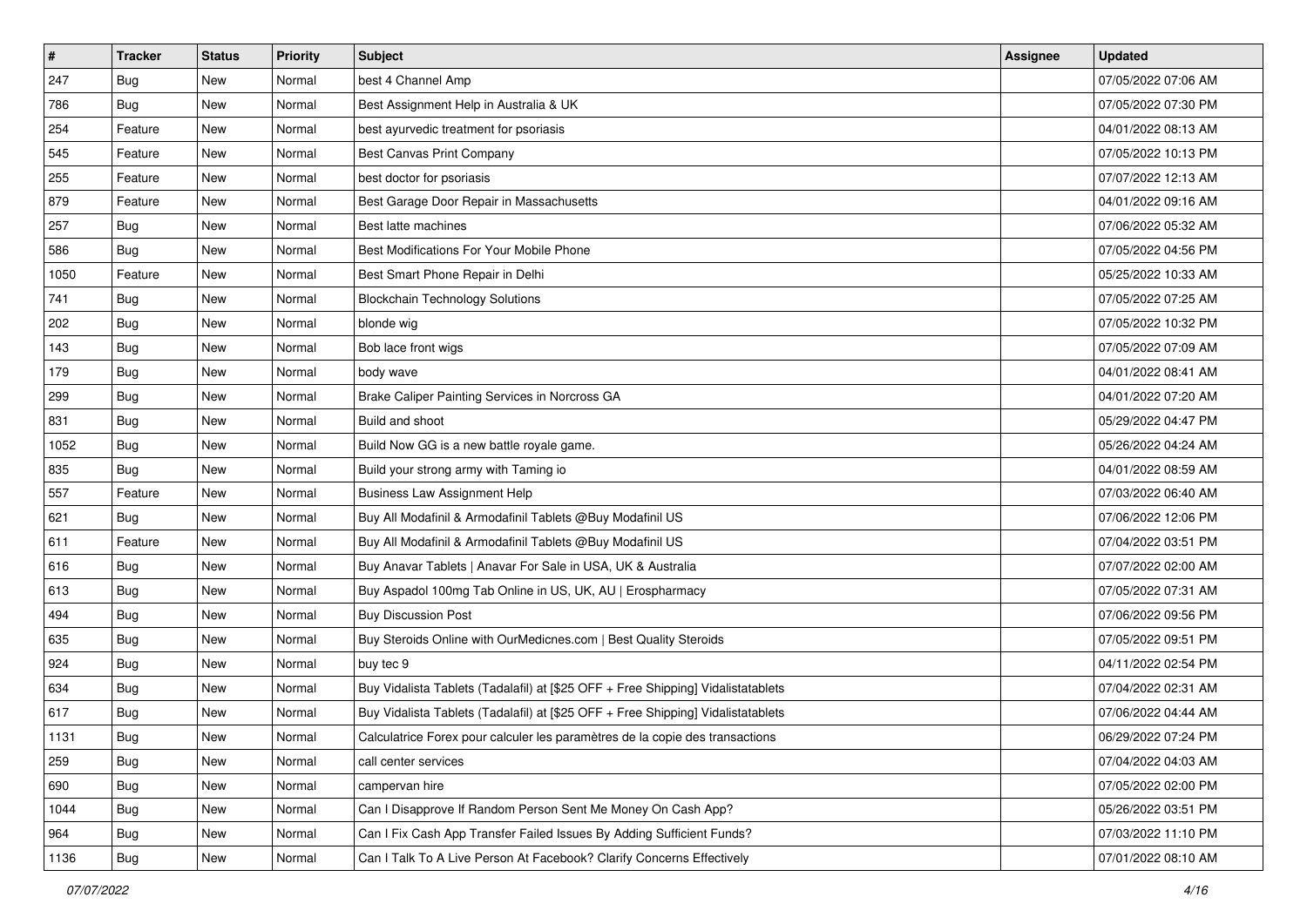| $\vert$ # | <b>Tracker</b> | <b>Status</b> | Priority | <b>Subject</b>                                                  | Assignee | <b>Updated</b>      |
|-----------|----------------|---------------|----------|-----------------------------------------------------------------|----------|---------------------|
| 522       | Feature        | New           | Normal   | Can You Check App Limits, If Cash app won't let me send money?  |          | 07/02/2022 01:00 AM |
| 865       | Bug            | New           | Normal   | Canon IJ Printer Utility                                        |          | 05/18/2022 07:24 PM |
| 951       | Bug            | New           | Normal   | Canon.com/ijsetup                                               |          | 06/27/2022 07:56 PM |
| 944       | Feature        | New           | Normal   | Canon.com/ijsetup                                               |          | 06/27/2022 09:46 AM |
| 847       | Feature        | New           | Normal   | Canon.com/ijsetup                                               |          | 04/01/2022 09:08 AM |
| 845       | Feature        | New           | Normal   | canon.com/ijsetup                                               |          | 04/01/2022 08:58 AM |
| 813       | Feature        | New           | Normal   | Canon.com/ijsetup                                               |          | 06/28/2022 05:15 PM |
| 812       | Feature        | New           | Normal   | canon.com/ijsetup                                               |          | 07/04/2022 08:21 PM |
| 298       | Bug            | New           | Normal   | Car Stereo Installation Services in Norcross GA                 |          | 04/01/2022 07:20 AM |
| 354       | <b>Bug</b>     | New           | Normal   | Car Upholstery Cleaning Services in Chesapeake VA               |          | 04/01/2022 07:14 AM |
| 338       | <b>Bug</b>     | New           | Normal   | Car Upholstery Cleaning Services in Norfolk VA                  |          | 04/01/2022 07:23 AM |
| 323       | <b>Bug</b>     | New           | Normal   | Car Upholstery Cleaning Services in Virginia Beach VA           |          | 04/01/2022 07:26 AM |
| 303       | Bug            | New           | Normal   | Car Wrapping Services in Norcross GA                            |          | 04/01/2022 07:22 AM |
| 408       | <b>Bug</b>     | New           | Normal   | Carpet Cleaning Boston MA                                       |          | 04/01/2022 07:47 AM |
| 424       | <b>Bug</b>     | New           | Normal   | Carpet Cleaning Brookline MA                                    |          | 04/01/2022 07:45 AM |
| 457       | <b>Bug</b>     | New           | Normal   | Carpet Cleaning Medford MA                                      |          | 07/05/2022 12:06 PM |
| 433       | Bug            | New           | Normal   | Carpet Cleaning Newton MA                                       |          | 04/01/2022 07:50 AM |
| 449       | <b>Bug</b>     | New           | Normal   | Carpet Cleaning Quincy MA                                       |          | 04/01/2022 07:48 AM |
| 340       | <b>Bug</b>     | New           | Normal   | Carpet Cleaning Services in Chesapeake VA                       |          | 04/01/2022 07:23 AM |
| 325       | <b>Bug</b>     | New           | Normal   | Carpet Cleaning Services in Norfolk VA                          |          | 04/01/2022 07:26 AM |
| 307       | <b>Bug</b>     | New           | Normal   | Carpet Cleaning Services in Virginia Beach VA                   |          | 04/01/2022 07:19 AM |
| 416       | <b>Bug</b>     | New           | Normal   | Carpet Cleaning Somerville MA                                   |          | 04/01/2022 07:46 AM |
| 441       | <b>Bug</b>     | New           | Normal   | Carpet Cleaning Watertown MA                                    |          | 06/02/2022 06:00 PM |
| 465       | <b>Bug</b>     | New           | Normal   | Carpet Cleaning Westchester MA                                  |          | 07/07/2022 01:23 AM |
| 341       | Bug            | New           | Normal   | Carpet Repairing Services in Chesapeake VA                      |          | 04/01/2022 07:23 AM |
| 326       | Bug            | New           | Normal   | Carpet Repairing Services in Norfolk VA                         |          | 04/01/2022 07:26 AM |
| 308       | <b>Bug</b>     | New           | Normal   | Carpet Repairing Services in Virginia Beach VA                  |          | 04/01/2022 07:19 AM |
| 775       | <b>Bug</b>     | New           | Normal   | cash app                                                        |          | 02/14/2022 08:20 AM |
| 227       | <b>Bug</b>     | New           | Normal   | Cash App Help & Solutions - Here You Will Get Better Assistance |          | 06/25/2022 11:21 PM |
| 895       | <b>Bug</b>     | New           | Normal   | Cash App Scams                                                  |          | 06/18/2022 02:36 PM |
| 1057      | <b>Bug</b>     | New           | Normal   | <b>CCPlay Education Edition APK</b>                             |          | 06/07/2022 04:07 AM |
| 838       | <b>Bug</b>     | New           | Normal   | Celebrity Hunter Mod apk - Como instalá-lo                      |          | 04/01/2022 08:58 AM |
| 507       | <b>Bug</b>     | New           | Normal   | central.bitdefender.com                                         |          | 07/06/2022 11:18 PM |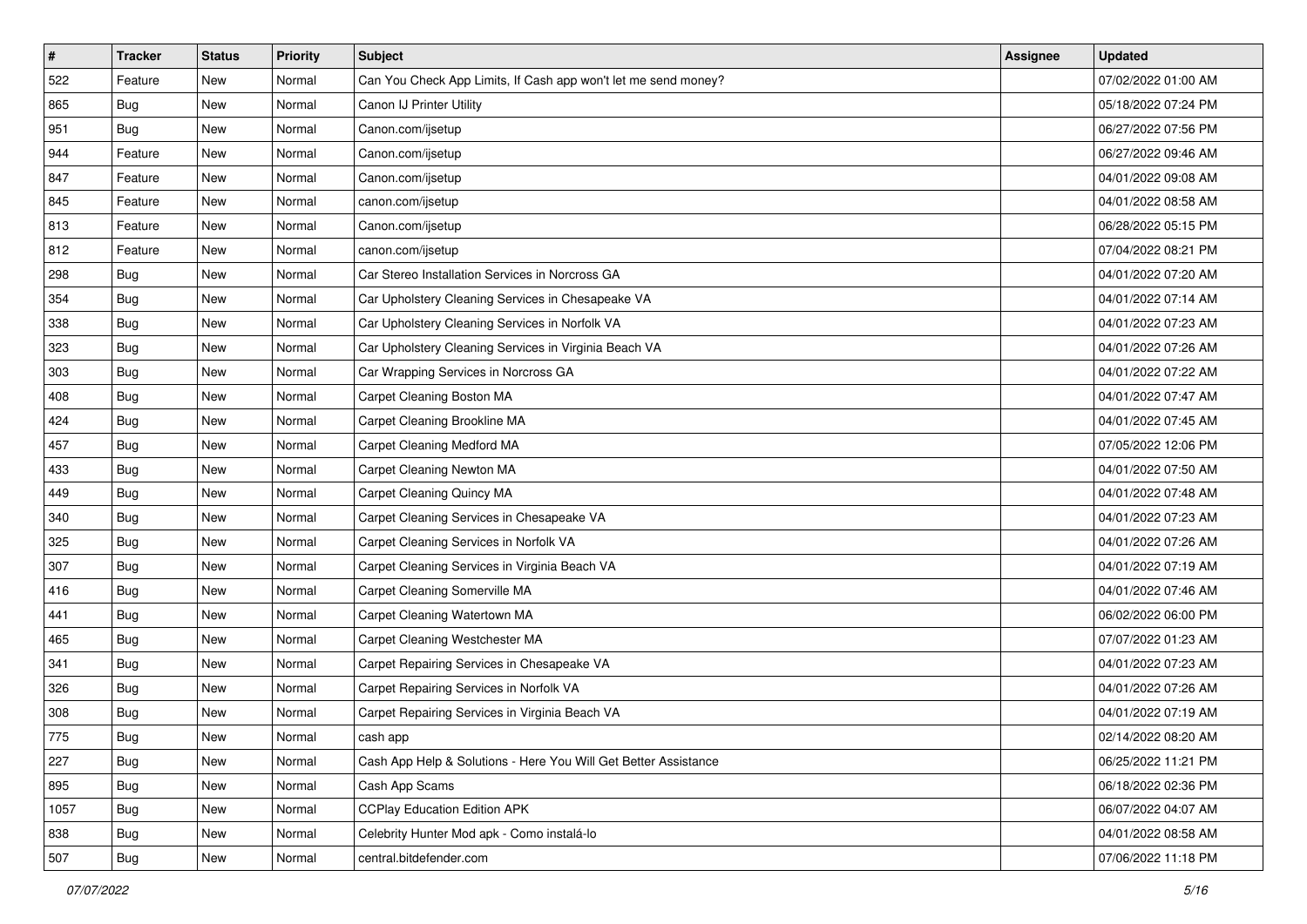| $\vert$ # | <b>Tracker</b> | <b>Status</b> | <b>Priority</b> | Subject                                                        | Assignee | <b>Updated</b>      |
|-----------|----------------|---------------|-----------------|----------------------------------------------------------------|----------|---------------------|
| 493       | Feature        | New           | High            | chainsaw dance                                                 |          | 07/06/2022 08:52 PM |
| 1102      | <b>Bug</b>     | New           | Normal          | Charlottesville Travel Guide ?                                 |          | 07/04/2022 12:20 PM |
| 206       | Bug            | New           | Low             | <b>Cheap Electric Bikes</b>                                    |          | 07/02/2022 07:46 AM |
| 487       | Bug            | New           | Normal          | Cheap Fake Dunks                                               |          | 07/06/2022 01:40 PM |
| 610       | Feature        | New           | Normal          | CheapestMedsShop 100% Safe Medicines Online in USA UK & AUS.   |          | 07/04/2022 06:12 PM |
| 632       | <b>Bug</b>     | New           | Normal          | CheapestMedsShop   100% Safe Medicines Online in UK & AUS.     |          | 07/06/2022 03:10 AM |
| 622       | Bug            | New           | Normal          | CheapestMedsShop   100% Safe Medicines Online in UK & AUS.     |          | 07/06/2022 10:21 AM |
| 615       | Bug            | New           | Normal          | CheapestMedsShop   100% Safe Medicines Online in USA UK & AUS. |          | 07/05/2022 09:58 AM |
| 769       | Bug            | New           | Normal          | check my cash app                                              |          | 07/06/2022 01:35 PM |
| 1002      | Bug            | New           | Normal          | Chemistry Assignment Help                                      |          | 06/04/2022 09:58 AM |
| 650       | Bug            | New           | Normal          | <b>Cherries Health Benefits</b>                                |          | 07/05/2022 11:57 PM |
| 832       | Bug            | New           | Normal          | Choque Royale Mod Apk                                          |          | 04/01/2022 08:59 AM |
| 553       | Bug            | New           | Normal          | Cinema HD APK - Free Movie Enjoyment App on Android            |          | 07/06/2022 12:41 PM |
| 1071      | <b>Bug</b>     | New           | Normal          | Cinema HD Review - Cinemahdy2.net                              |          | 06/21/2022 06:54 PM |
| 201       | Bug            | New           | Normal          | closure wig                                                    |          | 07/06/2022 06:53 AM |
| 657       | Bug            | New           | Normal          | Coconut Nutrition Facts And Health Benefits                    |          | 07/04/2022 11:24 AM |
| 1083      | <b>Bug</b>     | New           | Normal          | coin base review                                               |          | 06/11/2022 09:13 AM |
| 646       | Feature        | New           | Normal          | Collaborative Research Group                                   |          | 06/29/2022 09:46 AM |
| 189       | Bug            | New           | Normal          | <b>College Biology Writing Services</b>                        |          | 07/05/2022 09:45 PM |
| 827       | Bug            | New           | Normal          | Come To Know The Required Steps To Unlock Cash App Account     |          | 04/01/2022 08:59 AM |
| 782       | <b>Bug</b>     | New           | Normal          | Comment faire une sonnerie téléphonique                        |          | 07/05/2022 01:35 AM |
| 413       | Bug            | New           | Normal          | Commercial Floor Cleaning Boston MA                            |          | 04/01/2022 07:45 AM |
| 430       | Bug            | New           | Normal          | Commercial Floor Cleaning Brookline MA                         |          | 04/01/2022 07:50 AM |
| 462       | <b>Bug</b>     | New           | Normal          | Commercial Floor Cleaning Medford MA                           |          | 04/01/2022 07:32 AM |
| 438       | Bug            | New           | Normal          | Commercial Floor Cleaning Newton MA                            |          | 04/01/2022 07:50 AM |
| 454       | Bug            | New           | Normal          | Commercial Floor Cleaning Quincy MA                            |          | 06/02/2022 05:59 PM |
| 421       | <b>Bug</b>     | New           | Normal          | Commercial Floor Cleaning Somerville MA                        |          | 04/01/2022 07:46 AM |
| 446       | I Bug          | New           | Normal          | Commercial Floor Cleaning Watertown MA                         |          | 04/01/2022 07:49 AM |
| 470       | <b>Bug</b>     | New           | Normal          | Commercial Floor Cleaning Westchester MA                       |          | 07/06/2022 01:24 PM |
| 614       | Bug            | New           | Normal          | Como baixar o MOD APK no celular                               |          | 07/05/2022 04:08 AM |
| 874       | Bug            | New           | Normal          | Cómo descargar Minecraft Apk                                   |          | 06/26/2022 08:01 AM |
| 700       | <b>Bug</b>     | New           | Normal          | Cómo descargar Poppy Playtime                                  |          | 04/01/2022 09:30 AM |
| 754       | <b>Bug</b>     | New           | Normal          | Cómo descargar tonos gratis de teléfono celular                |          | 07/05/2022 11:29 PM |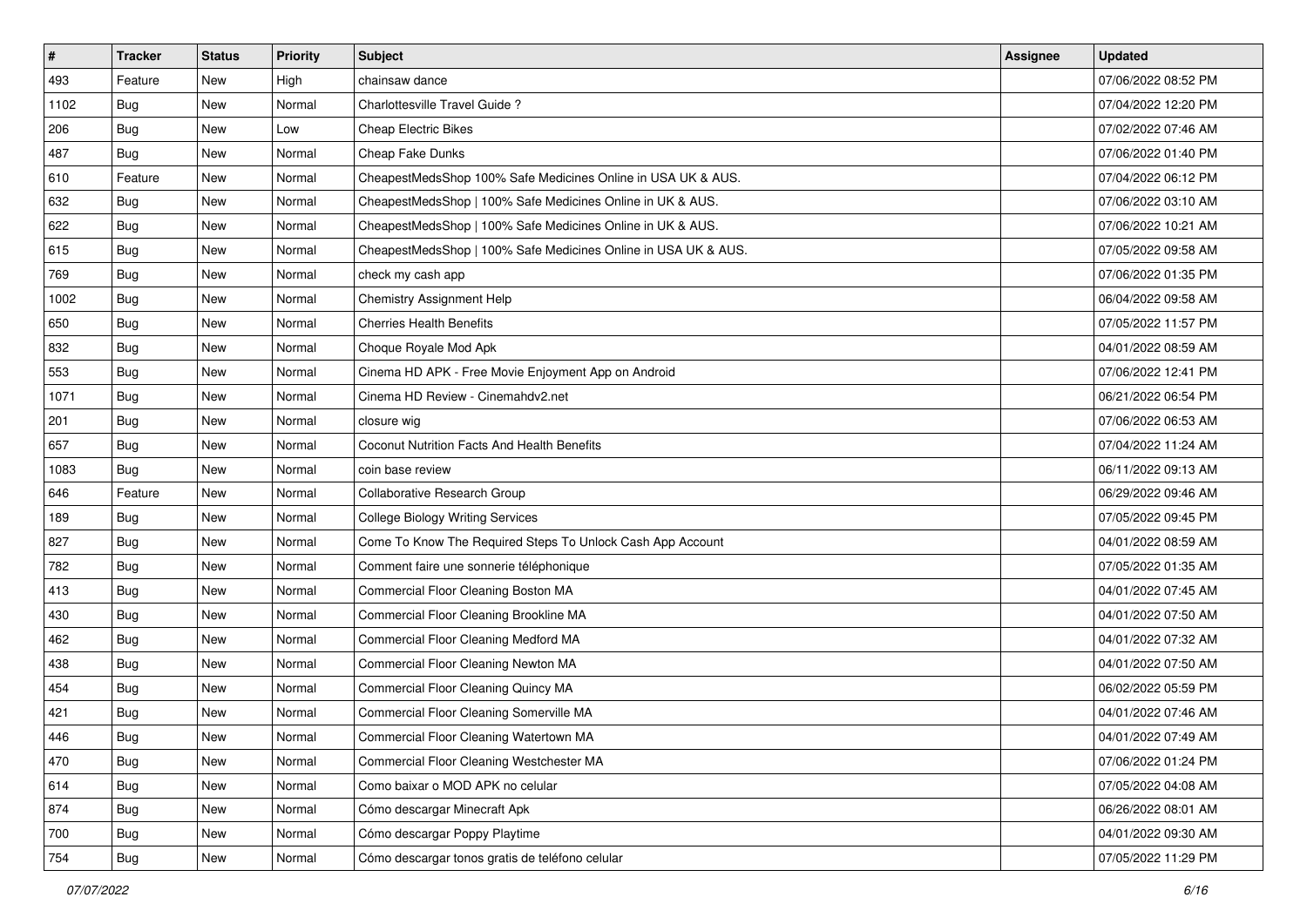| $\vert$ # | <b>Tracker</b> | <b>Status</b> | <b>Priority</b> | Subject                                                                      | Assignee | <b>Updated</b>      |
|-----------|----------------|---------------|-----------------|------------------------------------------------------------------------------|----------|---------------------|
| 721       | <b>Bug</b>     | New           | Normal          | Cómo instalar un Mod Apk                                                     |          | 07/05/2022 08:54 PM |
| 132       | Bug            | New           | Normal          | concrete-everything                                                          |          | 07/04/2022 10:12 AM |
| 698       | Feature        | <b>New</b>    | Normal          | Connect with cash app representative to ask about cash app flip scam         |          | 07/05/2022 05:46 AM |
| 1124      | Bug            | New           | Normal          | Cookie clicker unblocked                                                     |          | 06/24/2022 05:14 AM |
| 1122      | Bug            | New           | Normal          | Count the number of words on the Microsoft Word application in the phone     |          | 06/23/2022 04:19 AM |
| 1041      | <b>Bug</b>     | New           | Normal          | Count words in Word on the computer                                          |          | 05/27/2022 02:16 PM |
| 133       | Bug            | New           | Normal          | craftlabs                                                                    |          | 07/04/2022 06:33 PM |
| 647       | Feature        | <b>New</b>    | Normal          | <b>Cranberry Health Benefits</b>                                             |          | 07/05/2022 02:29 PM |
| 750       | <b>Bug</b>     | New           | Normal          | Create a Report Template                                                     |          | 07/04/2022 04:40 PM |
| 1073      | Bug            | New           | Normal          | Cricut Design Space                                                          |          | 07/06/2022 01:42 PM |
| 1067      | Bug            | New           | Normal          | Cricut.com/setup                                                             |          | 05/31/2022 12:19 PM |
| 1062      | Bug            | New           | Normal          | Cricut.com/setup                                                             |          | 05/28/2022 12:26 PM |
| 1061      | <b>Bug</b>     | <b>New</b>    | Normal          | Cricut.com/setup                                                             |          | 05/28/2022 12:24 PM |
| 1058      | <b>Bug</b>     | <b>New</b>    | Normal          | Cricut.com/setup                                                             |          | 05/28/2022 08:28 AM |
| 1045      | Bug            | <b>New</b>    | Normal          | Cricut.com/setup                                                             |          | 05/24/2022 10:45 AM |
| 1021      | Bug            | New           | Normal          | Cricut.com/setup                                                             |          | 05/26/2022 12:21 AM |
| 1020      | Bug            | New           | Normal          | Cricut.com/setup                                                             |          | 05/13/2022 11:14 AM |
| 1019      | Bug            | <b>New</b>    | Normal          | Cricut.com/setup                                                             |          | 05/13/2022 11:13 AM |
| 1012      | <b>Bug</b>     | New           | Normal          | Cricut.com/setup                                                             |          | 05/11/2022 11:30 AM |
| 1006      | Bug            | <b>New</b>    | Normal          | Cricut.com/setup                                                             |          | 05/10/2022 01:22 PM |
| 996       | <b>Bug</b>     | New           | Normal          | Cricut.com/setup                                                             |          | 06/27/2022 07:12 AM |
| 994       | Feature        | <b>New</b>    | Normal          | Cricut.com/setup                                                             |          | 07/04/2022 09:23 AM |
| 714       | Bug            | <b>New</b>    | Normal          | Cuevana 3 Premium - Enjoy Your Favorite Movies and TV Shows on Your Smart TV |          | 07/06/2022 03:21 AM |
| 912       | <b>Bug</b>     | New           | Normal          | Cuphead Mobile Game Review                                                   |          | 06/09/2022 10:14 AM |
| 144       | <b>Bug</b>     | New           | Normal          | curly bob lace front wigs                                                    |          | 07/06/2022 09:14 AM |
| 169       | <b>Bug</b>     | New           | Normal          | CV Maker - UAE CV Writing Agency                                             |          | 07/06/2022 01:34 PM |
| 628       | <b>Bug</b>     | New           | Normal          | CV reviewing services!                                                       |          | 07/04/2022 11:33 PM |
| 1085      | Feature        | New           | Normal          | dcvghdcc asgdvgd dveduqwv ajdhvwd                                            |          | 06/09/2022 03:46 PM |
| 1076      | Bug            | New           | Normal          | DedicatedHosting4u                                                           |          | 06/11/2022 09:15 AM |
| 592       | Bug            | New           | Normal          | Deezer Premium APK - Baixe músicas de qualquer lugar do mundo de graça       |          | 07/04/2022 10:43 AM |
| 978       | Bug            | New           | Normal          | Delamore Lodge is a place to stay.                                           |          | 06/27/2022 04:57 AM |
| 1051      | <b>Bug</b>     | New           | Normal          | Dental Supplies USA                                                          |          | 06/11/2022 09:20 PM |
| 242       | Feature        | New           | Normal          | Descripción de Torque Pro MOD APK para Android                               |          | 07/06/2022 11:46 AM |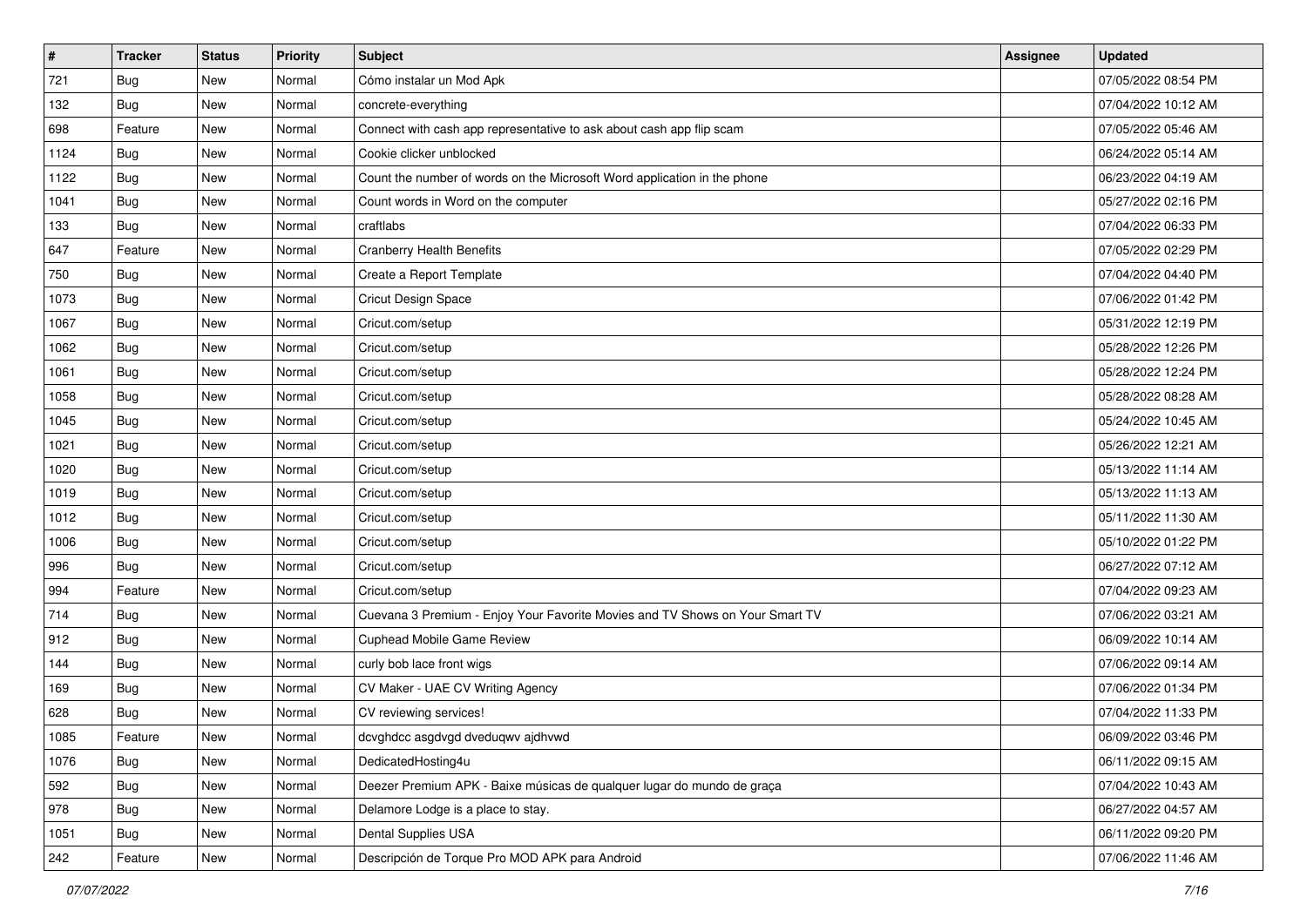| $\pmb{\#}$ | <b>Tracker</b> | <b>Status</b> | <b>Priority</b> | <b>Subject</b>                                                          | Assignee | <b>Updated</b>      |
|------------|----------------|---------------|-----------------|-------------------------------------------------------------------------|----------|---------------------|
| 161        | Bug            | <b>New</b>    | Normal          | dfdrtyuio                                                               |          | 07/07/2022 12:56 AM |
| 166        | Bug            | New           | Normal          | dfgbd                                                                   |          | 04/01/2022 07:57 AM |
| 165        | Bug            | New           | Normal          | dfgbd                                                                   |          | 04/01/2022 07:57 AM |
| 164        | <b>Bug</b>     | New           | Normal          | dfgbd                                                                   |          | 07/06/2022 08:07 PM |
| 128        | <b>Bug</b>     | New           | Normal          | dfgbd                                                                   |          | 07/05/2022 05:58 PM |
| 150        | Bug            | <b>New</b>    | Normal          | dfgh                                                                    |          | 07/03/2022 02:15 PM |
| 158        | Bug            | New           | Normal          | dfghj zcvgh                                                             |          | 06/27/2022 07:28 AM |
| 149        | Bug            | New           | Normal          | dftgy                                                                   |          | 07/02/2022 01:22 PM |
| 724        | Bug            | New           | Normal          | Dial Chime Customer support number for a quick response                 |          | 07/05/2022 01:50 PM |
| 684        | <b>Bug</b>     | New           | Normal          | Difference between paper map and online map                             |          | 07/04/2022 05:03 AM |
| 174        | Feature        | New           | Normal          | Digital Marketing Philadelphia                                          |          | 07/04/2022 03:52 PM |
| 717        | Bug            | New           | Normal          | Disney Plus Apk - Watch Movies and TV Shows on Your Device              |          | 07/04/2022 05:53 PM |
| 315        | <b>Bug</b>     | <b>New</b>    | Normal          | Dissertation help UK                                                    |          | 07/02/2022 08:51 AM |
| 539        | Bug            | New           | Normal          | Do you want to know how to activate cash card through phone number?     |          | 04/01/2022 09:25 AM |
| 516        | Bug            | New           | Normal          | Does Cash App Help To Get Cash App Refund Without Any Interruption?     |          | 07/06/2022 06:04 AM |
| 833        | Bug            | <b>New</b>    | Normal          | Does Direct Deposit Hit Chime- seek Chime Customer Service              |          | 04/01/2022 08:59 AM |
| 682        | <b>Bug</b>     | New           | Normal          | Does Facebook customer service live chat allow to speak with someone?   |          | 07/05/2022 06:09 PM |
| 676        | Bug            | New           | Normal          | Does Facebook customer service live chat allow to speak with someone?   |          | 04/01/2022 09:39 AM |
| 822        | Bug            | New           | Normal          | Dowload Your Boyfriend Game                                             |          | 07/06/2022 07:09 AM |
| 876        | <b>Bug</b>     | New           | Normal          | Download Full-Size Profile Pictures of Your Favorite Users With InstaDP |          | 04/01/2022 09:12 AM |
| 1034       | <b>Bug</b>     | New           | Normal          | Download Teaching Feeling For Android                                   |          | 05/20/2022 09:25 AM |
| 734        | Bug            | <b>New</b>    | Normal          | DR. STRANGE: Multiverse of Scheduling Madness!                          |          | 06/28/2022 07:07 AM |
| 795        | Bug            | <b>New</b>    | Normal          | Drift Boss - Exciting Race                                              |          | 07/06/2022 05:00 AM |
| 1081       | Feature        | New           | Normal          | drift boss- the best driftitng game                                     |          | 06/15/2022 05:56 AM |
| 581        | <b>Bug</b>     | <b>New</b>    | Normal          | E-Learning Course Help                                                  |          | 07/04/2022 09:23 AM |
| 910        | Bug            | <b>New</b>    | Normal          | Each content looks unisize or not formated                              |          | 04/06/2022 11:21 AM |
| 347        | <b>Bug</b>     | <b>New</b>    | Normal          | Eco/Green Cleaning Services in Chesapeake VA                            |          | 07/06/2022 08:53 PM |
| 332        | <b>Bug</b>     | <b>New</b>    | Normal          | Eco/Green Cleaning Services in Norfolk VA                               |          | 04/01/2022 07:25 AM |
| 317        | Bug            | <b>New</b>    | Normal          | Eco/Green Cleaning Services in Virginia Beach VA                        |          | 07/05/2022 06:33 PM |
| 949        | Bug            | New           | Normal          | <b>Educational Games</b>                                                |          | 06/15/2022 09:11 PM |
| 708        | <b>Bug</b>     | <b>New</b>    | Normal          | Efficient ways to proceed with the cash app dispute process?            |          | 07/06/2022 02:00 AM |
| 655        | Bug            | <b>New</b>    | Normal          | <b>Eggplant Health Benefits</b>                                         |          | 07/05/2022 10:20 PM |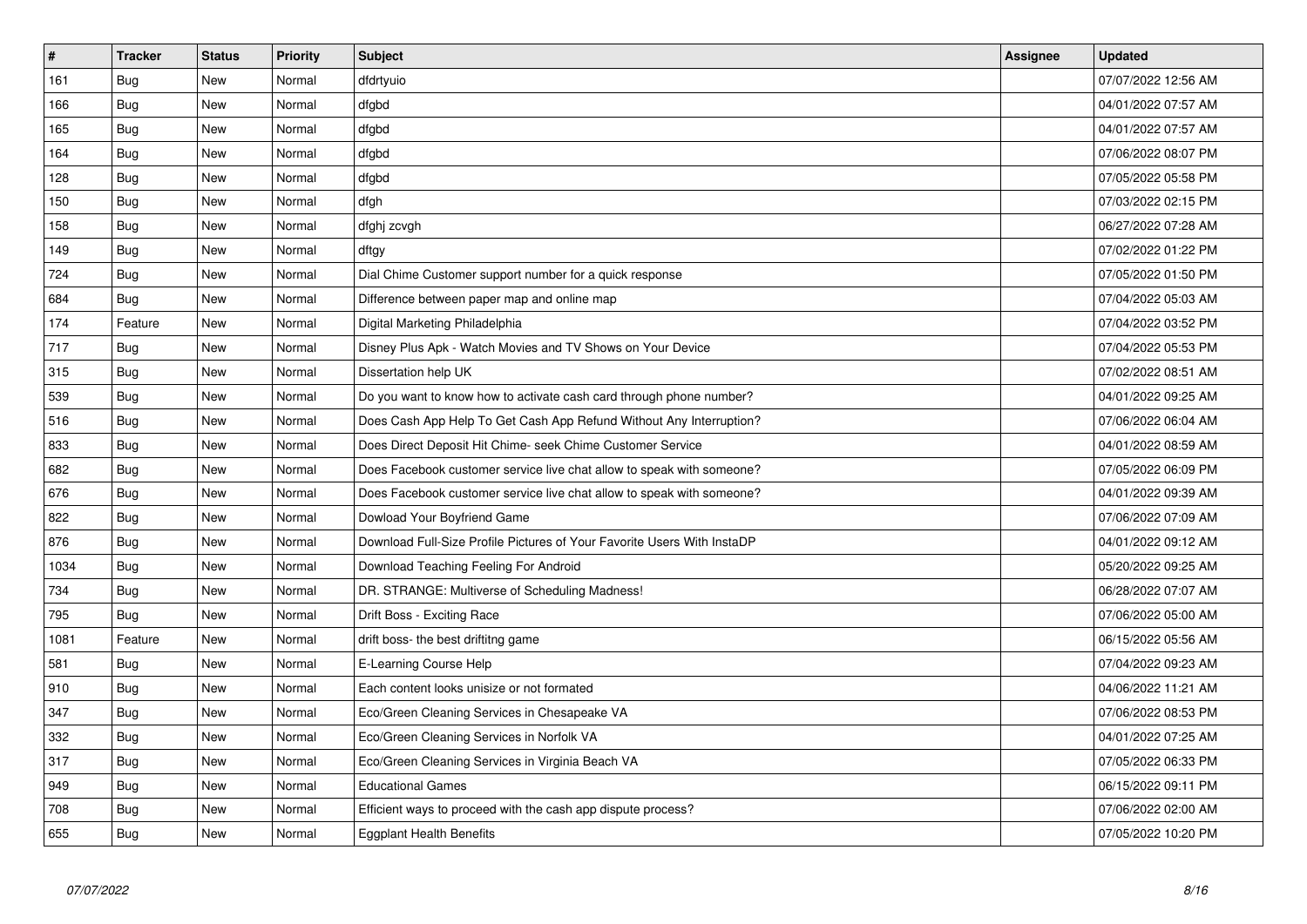| #    | <b>Tracker</b> | <b>Status</b> | <b>Priority</b> | Subject                                                                                                                                                                                                                                                               | Assignee | <b>Updated</b>      |
|------|----------------|---------------|-----------------|-----------------------------------------------------------------------------------------------------------------------------------------------------------------------------------------------------------------------------------------------------------------------|----------|---------------------|
| 593  | <b>Bug</b>     | New           | Normal          | Eiffel Spark Ultimate C2 SN series is a fully synthetic range of advanced performance engine oils blended in high<br>performance fully synthetic (PAO - polyalphaolefin) basestocks fortified with advanced technology additive system,<br>specifically formulated to |          | 07/05/2022 01:19 AM |
| 1092 | Bug            | New           | Normal          | Ellison Estate Vineyard                                                                                                                                                                                                                                               |          | 06/20/2022 12:03 PM |
| 351  | Bug            | <b>New</b>    | Normal          | Emergency Cleaning Services in Chesapeake VA                                                                                                                                                                                                                          |          | 04/01/2022 07:14 AM |
| 350  | Bug            | New           | Normal          | Emergency Cleaning Services in Chesapeake VA                                                                                                                                                                                                                          |          | 04/01/2022 07:14 AM |
| 335  | Bug            | New           | Normal          | Emergency Cleaning Services in Norfolk VA                                                                                                                                                                                                                             |          | 04/01/2022 07:24 AM |
| 320  | Bug            | New           | Normal          | Emergency Cleaning Services in Virginia Beach VA                                                                                                                                                                                                                      |          | 04/01/2022 07:27 AM |
| 1075 | Feature        | New           | Low             | Enjoy Free Services Of Toomics Mod APK For Android                                                                                                                                                                                                                    |          | 06/03/2022 10:00 AM |
| 561  | <b>Bug</b>     | New           | Normal          | Enjoy the Full YouTube Premium Experience With YouTube Premium Membership                                                                                                                                                                                             |          | 07/06/2022 03:06 AM |
| 1117 | Bug            | New           | Normal          | Equal Words - Word search game for PC and Windows Phone                                                                                                                                                                                                               |          | 06/29/2022 04:58 AM |
| 692  | Bug            | New           | Normal          | Esports 888b                                                                                                                                                                                                                                                          |          | 07/06/2022 03:20 AM |
| 220  | Feature        | New           | Normal          | essay writing services                                                                                                                                                                                                                                                |          | 07/06/2022 01:36 PM |
| 75   | <b>Bug</b>     | New           | Normal          | exception File "checks/algebraicLoop.ml", line 368, characters 16-22: Assertion failed                                                                                                                                                                                |          | 07/06/2022 05:47 PM |
| 877  | Feature        | New           | Normal          | <b>Exness Broker Review</b>                                                                                                                                                                                                                                           |          | 04/01/2022 09:12 AM |
| 573  | Bug            | New           | Normal          | Experimente lo mejor en la aplicación Apk de juegos gratis                                                                                                                                                                                                            |          | 07/05/2022 08:47 PM |
| 135  | Bug            | New           | Normal          | factspress                                                                                                                                                                                                                                                            |          | 04/01/2022 07:52 AM |
| 258  | Bug            | New           | Normal          | Fake Nike Dunk High AMBUSH Deep Royal                                                                                                                                                                                                                                 |          | 07/06/2022 03:07 PM |
| 497  | Bug            | New           | Normal          | Fake Nike Dunk Low Off-White Lot 50                                                                                                                                                                                                                                   |          | 07/07/2022 02:43 AM |
| 256  | Bug            | New           | Normal          | <b>Fake Travis Scott Shoes</b>                                                                                                                                                                                                                                        |          | 04/01/2022 08:12 AM |
| 977  | Bug            | New           | Normal          | Fans of the Old Country will like this book.                                                                                                                                                                                                                          |          | 07/04/2022 06:54 AM |
| 272  | Feature        | New           | Normal          | Fashion                                                                                                                                                                                                                                                               |          | 07/05/2022 07:06 AM |
| 271  | Feature        | New           | Normal          | Fashion                                                                                                                                                                                                                                                               |          | 07/05/2022 08:55 AM |
| 268  | Bug            | New           | Normal          | Fashionj                                                                                                                                                                                                                                                              |          | 04/01/2022 08:20 AM |
| 154  | <b>Bug</b>     | <b>New</b>    | Normal          | fdgyyrut gyrtrw                                                                                                                                                                                                                                                       |          | 06/27/2022 01:21 AM |
| 915  | Bug            | New           | Normal          | Finance dissertation writing                                                                                                                                                                                                                                          |          | 04/07/2022 09:22 AM |
| 1091 | <b>Bug</b>     | New           | Normal          | Find family fun indoors and outdoors in the Jungfrau Region                                                                                                                                                                                                           |          | 06/14/2022 09:33 AM |
| 985  | <b>Bug</b>     | New           | Normal          | Find out the vitality of Facebook Phone Number:                                                                                                                                                                                                                       |          | 06/27/2022 05:39 AM |
| 316  | Bug            | New           | Normal          | Finden Sie den besten Klingelton für Ihr Telefon                                                                                                                                                                                                                      |          | 07/04/2022 09:17 AM |
| 983  | Bug            | New           | Normal          | Finding issue in tekken 3 game?                                                                                                                                                                                                                                       |          | 06/28/2022 03:26 AM |
| 214  | Feature        | <b>New</b>    | Normal          | Five Christmas Apps For Apple Users                                                                                                                                                                                                                                   |          | 07/06/2022 10:34 AM |
| 982  | <b>Bug</b>     | New           | Normal          | Five sites that let you download free scenarios for your iPhone                                                                                                                                                                                                       |          | 05/07/2022 09:34 PM |
| 213  | Bug            | New           | Normal          | fix HP Notebook Missing Operating System Error Message                                                                                                                                                                                                                |          | 04/01/2022 08:53 AM |
| 1133 | <b>Bug</b>     | New           | Normal          | Flagle, what is it?                                                                                                                                                                                                                                                   |          | 06/30/2022 10:37 AM |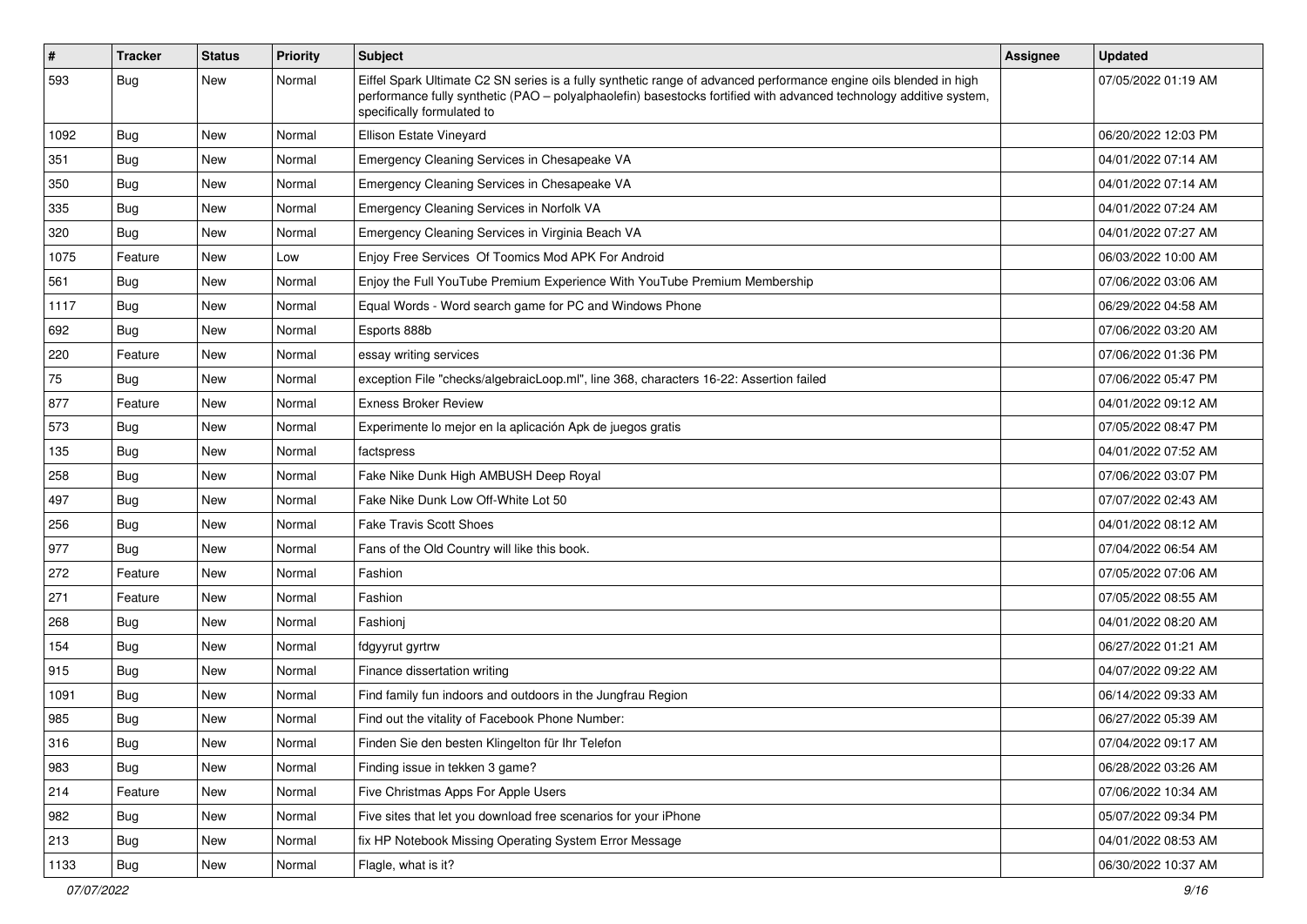| $\vert$ # | <b>Tracker</b> | <b>Status</b> | <b>Priority</b> | <b>Subject</b>                                               | Assignee | <b>Updated</b>      |
|-----------|----------------|---------------|-----------------|--------------------------------------------------------------|----------|---------------------|
| 475       | <b>Bug</b>     | New           | Normal          | Floor Cleaning Arlington MA                                  |          | 06/29/2022 05:53 PM |
| 411       | <b>Bug</b>     | New           | Normal          | Floor Cleaning Boston MA                                     |          | 04/01/2022 07:47 AM |
| 427       | Bug            | New           | Normal          | Floor Cleaning Brookline MA                                  |          | 04/01/2022 07:46 AM |
| 460       | <b>Bug</b>     | New           | Normal          | Floor Cleaning Medford MA                                    |          | 07/05/2022 08:19 AM |
| 436       | <b>Bug</b>     | New           | Normal          | Floor Cleaning Newton MA                                     |          | 04/01/2022 07:50 AM |
| 452       | <b>Bug</b>     | New           | Normal          | Floor Cleaning Quincy MA                                     |          | 04/01/2022 07:48 AM |
| 419       | <b>Bug</b>     | New           | Normal          | Floor Cleaning Somerville MA                                 |          | 04/01/2022 07:46 AM |
| 444       | <b>Bug</b>     | New           | Normal          | Floor Cleaning Watertown MA                                  |          | 04/01/2022 07:49 AM |
| 468       | <b>Bug</b>     | New           | Normal          | Floor Cleaning Westchester MA                                |          | 06/27/2022 02:41 AM |
| 473       | <b>Bug</b>     | New           | Normal          | Floor Stripping Arlington MA                                 |          | 07/05/2022 02:30 AM |
| 409       | <b>Bug</b>     | New           | Normal          | Floor Stripping Boston MA                                    |          | 04/01/2022 07:47 AM |
| 425       | <b>Bug</b>     | New           | Normal          | Floor Stripping Brookline MA                                 |          | 04/01/2022 07:45 AM |
| 458       | Bug            | New           | Normal          | Floor Stripping Medford MA                                   |          | 04/01/2022 07:32 AM |
| 434       | <b>Bug</b>     | New           | Normal          | Floor Stripping Newton MA                                    |          | 04/01/2022 07:50 AM |
| 450       | <b>Bug</b>     | New           | Normal          | Floor Stripping Quincy MA                                    |          | 07/05/2022 01:16 AM |
| 417       | <b>Bug</b>     | New           | Normal          | Floor Stripping Somerville MA                                |          | 04/01/2022 07:46 AM |
| 442       | <b>Bug</b>     | New           | Normal          | Floor Stripping Watertown MA                                 |          | 04/01/2022 07:49 AM |
| 466       | <b>Bug</b>     | New           | Normal          | Floor Stripping Westchester MA                               |          | 07/03/2022 01:07 PM |
| 474       | <b>Bug</b>     | New           | Normal          | Floor Waxing Arlington MA                                    |          | 07/04/2022 02:14 PM |
| 410       | <b>Bug</b>     | New           | Normal          | Floor Waxing Boston MA                                       |          | 04/01/2022 07:47 AM |
| 426       | <b>Bug</b>     | New           | Normal          | Floor Waxing Brookline MA                                    |          | 04/01/2022 07:49 AM |
| 459       | <b>Bug</b>     | New           | Normal          | Floor Waxing Medford MA                                      |          | 04/01/2022 07:32 AM |
| 435       | Bug            | New           | Normal          | Floor Waxing Newton MA                                       |          | 04/01/2022 07:50 AM |
| 451       | <b>Bug</b>     | New           | Normal          | Floor Waxing Quincy MA                                       |          | 04/01/2022 07:48 AM |
| 418       | <b>Bug</b>     | New           | Normal          | Floor Waxing Somerville MA                                   |          | 04/01/2022 07:46 AM |
| 443       | <b>Bug</b>     | New           | Normal          | Floor Waxing Watertown MA                                    |          | 04/01/2022 07:51 AM |
| 467       | <b>Bug</b>     | New           | Normal          | Floor Waxing Westchester MA                                  |          | 04/01/2022 07:31 AM |
| 253       | Bug            | New           | Normal          | Florence Lawrence                                            |          | 07/05/2022 01:16 PM |
| 232       | Bug            | New           | Normal          | FM whatsapp messaging app.                                   |          | 06/27/2022 10:04 AM |
| 956       | Bug            | New           | Normal          | FNF Free Mods Online                                         |          | 06/25/2022 09:59 PM |
| 774       | Bug            | New           | Normal          | Follow proper initiatives                                    |          | 07/05/2022 06:06 AM |
| 765       | <b>Bug</b>     | New           | Normal          | Follow proper initiatives to check my cash app               |          | 07/04/2022 07:06 PM |
| 590       | <b>Bug</b>     | New           | Normal          | Follow proper initiatives to check my cash app card balance: |          | 07/07/2022 02:33 AM |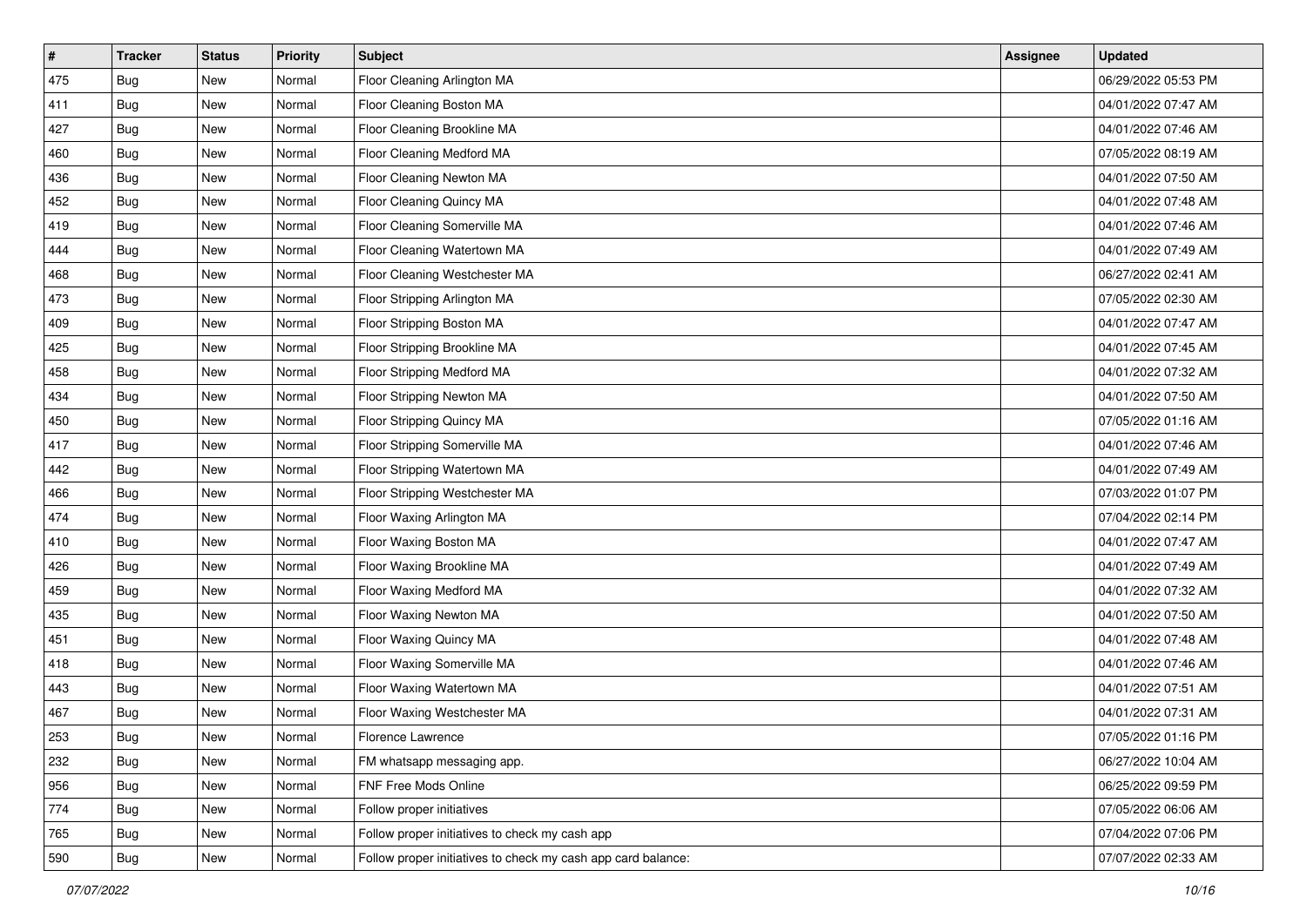| $\vert$ # | <b>Tracker</b> | <b>Status</b> | <b>Priority</b> | Subject                                                                          | Assignee | <b>Updated</b>      |
|-----------|----------------|---------------|-----------------|----------------------------------------------------------------------------------|----------|---------------------|
| 577       | <b>Bug</b>     | New           | Normal          | Follow these easy steps to make Admiral Casino Login                             |          | 07/07/2022 01:06 AM |
| 703       | Bug            | New           | Normal          | For real-time help, dial Facebook customer service number                        |          | 07/05/2022 02:40 PM |
| 157       | Bug            | New           | Normal          | Forget cash app pin                                                              |          | 07/07/2022 02:06 AM |
| 515       | <b>Bug</b>     | New           | Normal          | Fragment Nike Dunk High Tokyo Fake                                               |          | 07/06/2022 01:17 PM |
| 979       | Bug            | New           | Normal          | Free Gas Cards for the Unemployed                                                |          | 07/05/2022 03:45 PM |
| 980       | <b>Bug</b>     | New           | Normal          | Free Gas Cards for the Unemployed                                                |          | 06/28/2022 02:54 PM |
| 973       | Feature        | New           | Normal          | Free NFL Streaming Sites                                                         |          | 06/28/2022 06:27 AM |
| 219       | <b>Bug</b>     | New           | Normal          | Free Ringtones for Cell Phones.                                                  |          | 07/06/2022 07:12 PM |
| 781       | <b>Bug</b>     | New           | Normal          | Free Whatsapp Group to Join                                                      |          | 07/05/2022 02:19 AM |
| 923       | Bug            | New           | Normal          | frenchies for sale                                                               |          | 04/11/2022 02:35 PM |
| 957       | <b>Bug</b>     | New           | Normal          | From Where I Can Get Cheap Writing Services?                                     |          | 04/20/2022 05:06 AM |
| 789       | <b>Bug</b>     | New           | Normal          | Full version                                                                     |          | 07/06/2022 09:44 PM |
| 393       | Bug            | New           | Normal          | Furniture Assembly Services in Annapolis MD                                      |          | 04/01/2022 07:16 AM |
| 369       | <b>Bug</b>     | New           | Normal          | Furniture Assembly Services in Arlington County VA                               |          | 04/01/2022 07:12 AM |
| 357       | Bug            | New           | Normal          | Furniture Assembly Services in Baltimore MD                                      |          | 04/01/2022 07:12 AM |
| 375       | Bug            | New           | Normal          | Furniture Assembly Services in Fairfax VA                                        |          | 04/01/2022 07:18 AM |
| 405       | <b>Bug</b>     | New           | Normal          | Furniture Assembly Services in Gaithersburg MD                                   |          | 04/01/2022 07:47 AM |
| 381       | Bug            | New           | Normal          | Furniture Assembly Services in McLean VA                                         |          | 04/01/2022 07:17 AM |
| 399       | <b>Bug</b>     | New           | Normal          | Furniture Assembly Services in Potomac MD                                        |          | 04/01/2022 07:15 AM |
| 387       | <b>Bug</b>     | New           | Normal          | Furniture Assembly Services in Sterling VA                                       |          | 04/01/2022 07:18 AM |
| 363       | <b>Bug</b>     | New           | Normal          | Furniture Assembly Services in Washington DC                                     |          | 04/01/2022 07:13 AM |
| 849       | <b>Bug</b>     | New           | Normal          | FutEmax App Apk - Watch Soccer, Fantasy Football, And More On Your Mobile Device |          | 04/01/2022 09:04 AM |
| 683       | Feature        | New           | Normal          | Game creation                                                                    |          | 07/04/2022 05:02 PM |
| 1053      | <b>Bug</b>     | New           | Normal          | Game Geometry Dash                                                               |          | 05/26/2022 11:30 AM |
| 1118      | <b>Bug</b>     | New           | Normal          | <b>Gameplay Minecraft</b>                                                        |          | 06/27/2022 10:33 AM |
| 412       | <b>Bug</b>     | New           | Normal          | Germs Removal Boston MA                                                          |          | 04/01/2022 07:47 AM |
| 429       | <b>Bug</b>     | New           | Normal          | Germs Removal Brookline MA                                                       |          | 04/01/2022 07:51 AM |
| 428       | <b>Bug</b>     | New           | Normal          | Germs Removal Brookline MA                                                       |          | 04/01/2022 07:47 AM |
| 461       | Bug            | New           | Normal          | Germs Removal Medford MA                                                         |          | 07/04/2022 08:49 PM |
| 437       | <b>Bug</b>     | New           | Normal          | Germs Removal Newton MA                                                          |          | 04/01/2022 07:50 AM |
| 453       | Bug            | New           | Normal          | Germs Removal Quincy MA                                                          |          | 04/01/2022 07:48 AM |
| 420       | <b>Bug</b>     | New           | Normal          | Germs Removal Somerville MA                                                      |          | 04/01/2022 07:46 AM |
| 445       | <b>Bug</b>     | New           | Normal          | Germs Removal Watertown MA                                                       |          | 04/01/2022 07:49 AM |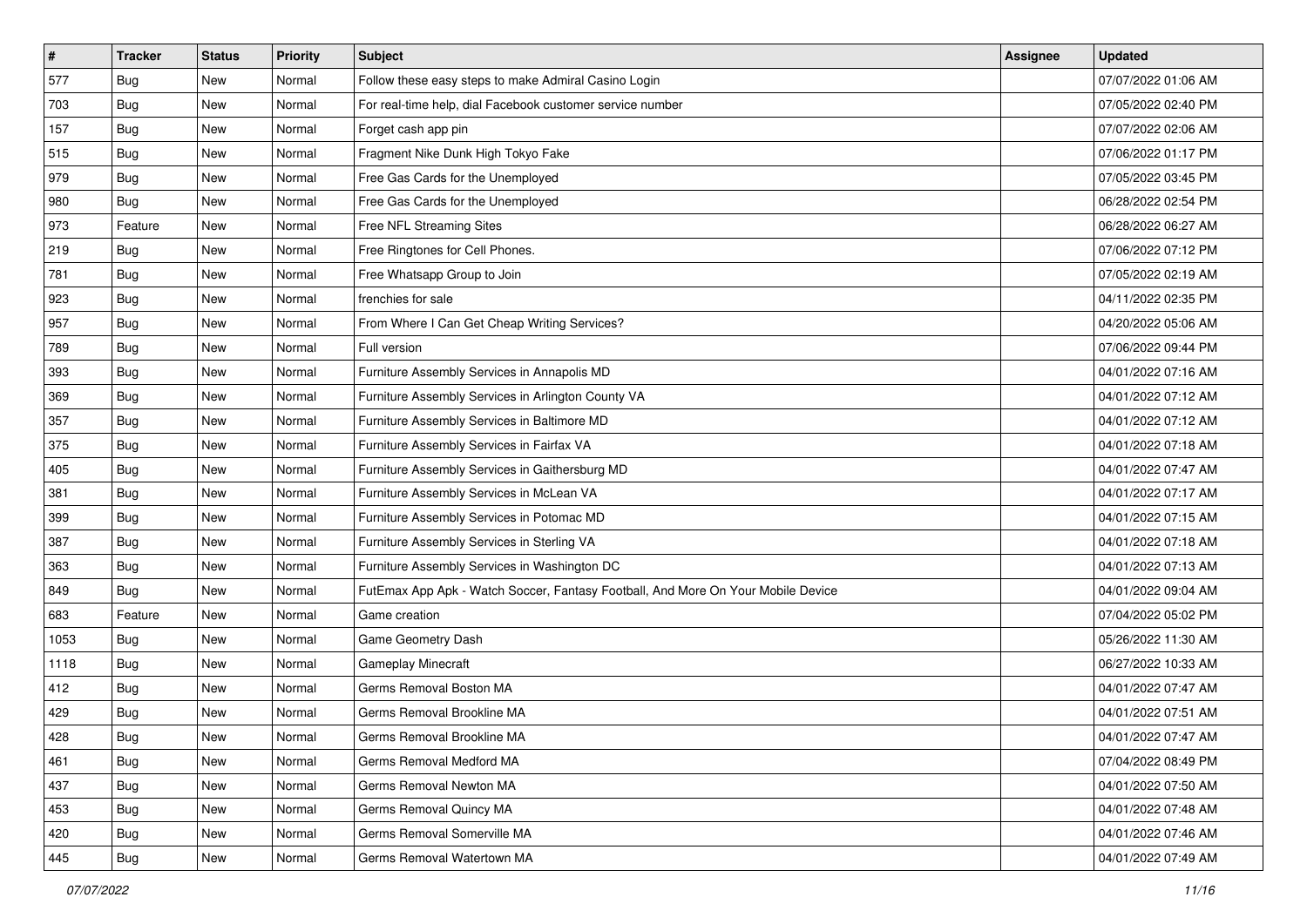| $\pmb{\sharp}$ | <b>Tracker</b> | <b>Status</b> | <b>Priority</b> | Subject                                                                                                                                                                                                                                        | <b>Assignee</b> | <b>Updated</b>      |
|----------------|----------------|---------------|-----------------|------------------------------------------------------------------------------------------------------------------------------------------------------------------------------------------------------------------------------------------------|-----------------|---------------------|
| 469            | <b>Bug</b>     | New           | Normal          | Germs Removal Westchester MA                                                                                                                                                                                                                   |                 | 07/05/2022 07:23 PM |
| 641            | Bug            | New           | Normal          | Get Best Economics Dissertation Writing Service                                                                                                                                                                                                |                 | 06/25/2022 10:04 AM |
| 489            | <b>Bug</b>     | New           | Normal          | Get cash app refund instantly if sent to the wrong person                                                                                                                                                                                      |                 | 07/07/2022 01:55 AM |
| 959            | <b>Bug</b>     | New           | Normal          | Get connected with cash app team-How to get money off cash app at walmart without card                                                                                                                                                         |                 | 06/27/2022 08:52 AM |
| 732            | <b>Bug</b>     | New           | Normal          | Get rectifications steps about why cash app transfer failed                                                                                                                                                                                    |                 | 07/04/2022 12:38 PM |
| 547            | Bug            | New           | Normal          | Get rid of the issue of cash app down by calling experts.                                                                                                                                                                                      |                 | 07/05/2022 11:02 PM |
| 543            | Feature        | New           | Normal          | Get tech assistance with customer support on ATT Yahoo email login issue.                                                                                                                                                                      |                 | 07/07/2022 01:51 AM |
| 668            | Bug            | New           | Normal          | Get to know Cash App Refund Process here                                                                                                                                                                                                       |                 | 07/05/2022 05:09 PM |
| 806            | Feature        | New           | Normal          | Go everywhere thanks to mapquest driving directions                                                                                                                                                                                            |                 | 07/03/2022 01:42 AM |
| 965            | Bug            | New           | Normal          | Go with cash app customer service to know where I can load my cash app card                                                                                                                                                                    |                 | 06/28/2022 04:30 AM |
| 892            | <b>Bug</b>     | New           | Normal          | Good game                                                                                                                                                                                                                                      |                 | 07/01/2022 10:25 AM |
| 903            | Feature        | New           | Normal          | Good game                                                                                                                                                                                                                                      |                 | 04/11/2022 08:39 AM |
| 901            | Feature        | New           | Normal          | good game ever                                                                                                                                                                                                                                 |                 | 07/05/2022 02:31 PM |
| 900            | Feature        | New           | Normal          | good game ever                                                                                                                                                                                                                                 |                 | 04/02/2022 11:59 AM |
| 834            | <b>Bug</b>     | <b>New</b>    | Normal          | Grasp the secret to relieve stress and fatigue                                                                                                                                                                                                 |                 | 04/01/2022 08:57 AM |
| 1140           | Feature        | New           | Normal          | GTA San Andreas Mod Apk                                                                                                                                                                                                                        |                 | 07/04/2022 04:20 AM |
| 1139           | Feature        | <b>New</b>    | Normal          | GTA San Andreas Mod Apk                                                                                                                                                                                                                        |                 | 07/02/2022 04:58 AM |
| 1138           | Feature        | New           | Normal          | GTA San Andreas Mod Apk                                                                                                                                                                                                                        |                 | 07/02/2022 04:56 AM |
| 285            | <b>Bug</b>     | New           | Normal          | Have you ever written an essay?                                                                                                                                                                                                                |                 | 07/06/2022 01:45 AM |
| 137            | <b>Bug</b>     | New           | Normal          | hcbets                                                                                                                                                                                                                                         |                 | 04/01/2022 07:52 AM |
| 177            | Feature        | New           | Normal          | HD lace silky straight human hair wig                                                                                                                                                                                                          |                 | 04/01/2022 08:41 AM |
| 492            | <b>Bug</b>     | New           | Normal          | HD Streamz MOD APK v3.5.5 (Keine Werbung)                                                                                                                                                                                                      |                 | 07/06/2022 04:31 AM |
| 295            | Bug            | New           | Normal          | Headliner Repair Services in Jonesboro GA                                                                                                                                                                                                      |                 | 04/01/2022 07:21 AM |
| 305            | <b>Bug</b>     | New           | Normal          | Headliner Repair Services in Norcross GA                                                                                                                                                                                                       |                 | 04/01/2022 07:19 AM |
| 182            | Bug            | New           | Normal          | <b>Healthcare Custom Writing Services</b>                                                                                                                                                                                                      |                 | 07/06/2022 12:37 AM |
| 181            | Bug            | New           | Normal          | <b>Healthcare Custom Writing Services</b>                                                                                                                                                                                                      |                 | 07/06/2022 07:36 PM |
| 627            | <b>Bug</b>     | New           | Normal          | <b>HELO</b>                                                                                                                                                                                                                                    |                 | 07/04/2022 04:25 AM |
| 544            | <b>Bug</b>     | New           | Normal          | Hey! I had a very cool idea to order our general picture on canvas for my family as a gift. But couldn't find a good<br>one. Once my friend advised me this article in which I found what I was looking for and gave a cool gift to my family. |                 | 06/27/2022 04:10 AM |
| 187            | <b>Bug</b>     | New           | Normal          | High Quality Replic 350 V2 Carbon                                                                                                                                                                                                              |                 | 04/01/2022 08:40 AM |
| 508            | Bug            | New           | Normal          | hire a professional dissertation help                                                                                                                                                                                                          |                 | 07/06/2022 07:09 AM |
| 195            | <b>Bug</b>     | New           | Normal          | homoeobazaar                                                                                                                                                                                                                                   |                 | 04/01/2022 08:23 AM |
| 186            | Feature        | New           | Normal          | homoeobazaar                                                                                                                                                                                                                                   |                 | 06/28/2022 04:29 PM |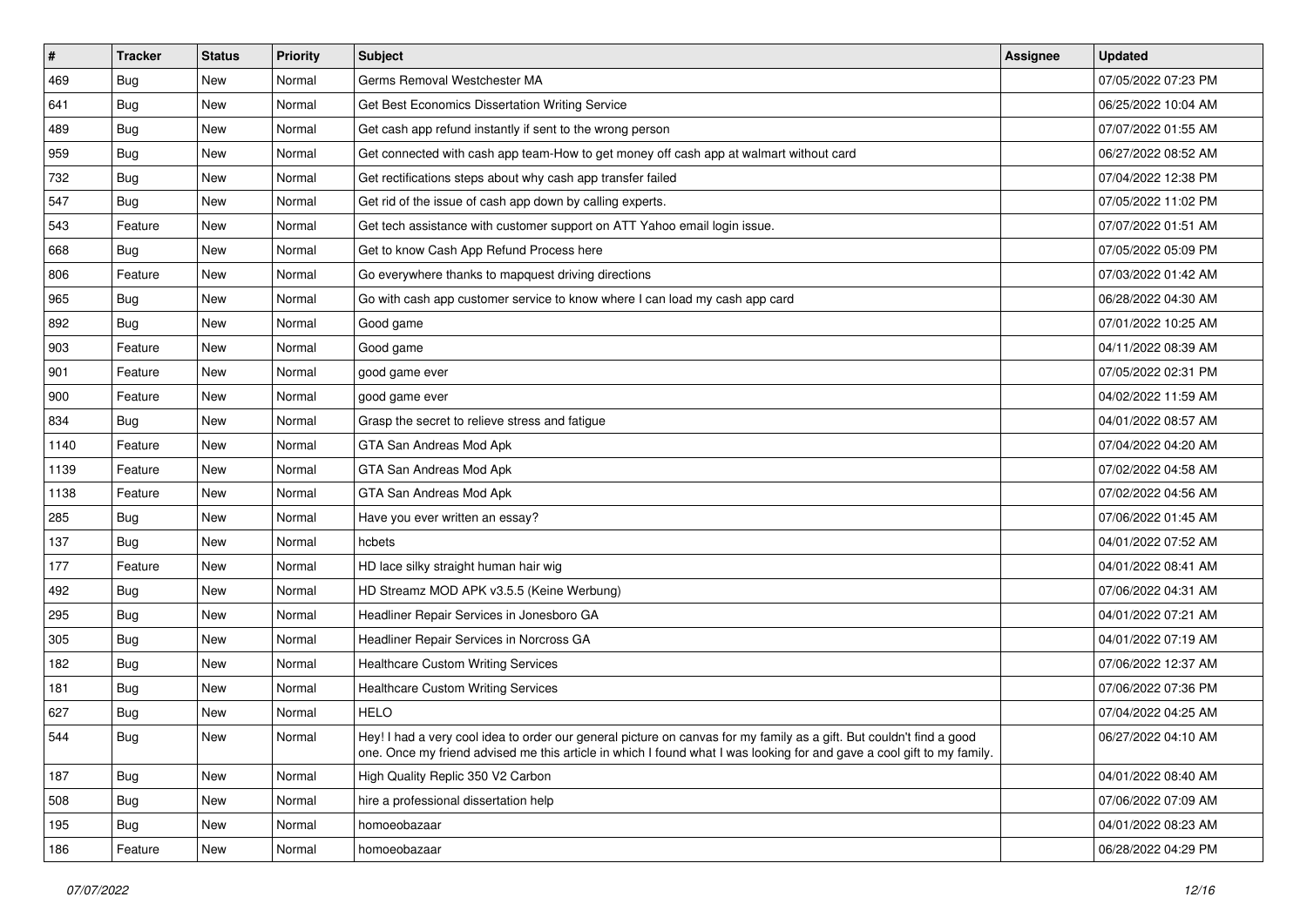| $\pmb{\#}$ | <b>Tracker</b> | <b>Status</b> | <b>Priority</b> | Subject                                                                          | <b>Assignee</b> | <b>Updated</b>      |
|------------|----------------|---------------|-----------------|----------------------------------------------------------------------------------|-----------------|---------------------|
| 180        | Feature        | New           | Normal          | homoeobazaar                                                                     |                 | 07/05/2022 09:59 AM |
| 196        | <b>Bug</b>     | New           | Normal          | Homoeobazaar For Homeopathy Medicines                                            |                 | 07/05/2022 06:45 PM |
| 919        | Feature        | New           | Normal          | How can I check my Cash App card balance by dialing a number?                    |                 | 04/10/2022 09:07 AM |
| 589        | <b>Bug</b>     | New           | Normal          | How can I get the cash app phone number of customer support?                     |                 | 06/30/2022 12:20 AM |
| 631        | <b>Bug</b>     | New           | Normal          | How Can I Load Cash App Card at Walmart straight away?                           |                 | 07/05/2022 04:34 AM |
| 630        | <b>Bug</b>     | New           | Normal          | How Can I Load Cash App Card at Walmart straight away?                           |                 | 06/26/2022 12:04 AM |
| 629        | Bug            | New           | Normal          | How Can I Load Cash App Card at Walmart straight away?                           |                 | 07/07/2022 02:24 AM |
| 933        | Bug            | New           | Normal          | How Can I Watch Movies on My Mobile Phone                                        |                 | 06/24/2022 12:55 AM |
| 706        | <b>Bug</b>     | New           | Normal          | How Can You Cancel A Cash App Payment Without Any Prior Information?             |                 | 07/05/2022 03:46 AM |
| 971        | Bug            | New           | Normal          | How Do I Check Balance On Cash App Card With Optimum Ease?                       |                 | 06/27/2022 08:16 PM |
| 783        | <b>Bug</b>     | New           | Normal          | How Do I Determine The Reasons And Solutions To Fix Cash App Transfer Failed?    |                 | 07/05/2022 04:03 AM |
| 1106       | <b>Bug</b>     | New           | Normal          | How Do I Get Cash App ++ Without Confronting Any Technical Glitches?             |                 | 06/25/2022 09:53 PM |
| 719        | Bug            | New           | Normal          | How Do I Send \$5000 Through Cash App Account With Ease?                         |                 | 07/06/2022 09:30 AM |
| 758        | <b>Bug</b>     | New           | Normal          | How Do I Study Consistently For Hours?                                           |                 | 06/27/2022 12:49 AM |
| 737        | <b>Bug</b>     | New           | Normal          | How Do I Talk To A Live Person At Facebook If Anything Is Doubtful?              |                 | 06/27/2022 09:59 PM |
| 1087       | <b>Bug</b>     | New           | Normal          | How do new writers start out?                                                    |                 | 07/06/2022 02:17 PM |
| 796        | <b>Bug</b>     | New           | Normal          | How Does Cash App ++ actually work and What is the process of it                 |                 | 07/02/2022 11:27 PM |
| 720        | Bug            | New           | Normal          | How does Cash App Phone Number provide a quick treatment?                        |                 | 07/04/2022 12:42 PM |
| 524        | <b>Bug</b>     | New           | Normal          | How Does Google Account Recovery Work If Your Account Is Hacked?                 |                 | 07/05/2022 04:20 PM |
| 733        | <b>Bug</b>     | New           | Normal          | How does one go about getting a book deal?                                       |                 | 06/28/2022 06:35 PM |
| 594        | Feature        | New           | Normal          | How does research proposal help online make it easy for me?                      |                 | 07/05/2022 12:20 PM |
| 928        | <b>Bug</b>     | New           | Normal          | How Does Sutton Bank Cash App Customer Service Help In Answering Your Questions? |                 | 04/12/2022 11:36 AM |
| 215        | Bug            | New           | Normal          | How For Top Level Cell Phone For You                                             |                 | 06/27/2022 09:19 PM |
| 212        | Feature        | New           | Normal          | How good is the market for gaming mobile apps at the moment?                     |                 | 05/17/2022 11:09 AM |
| 633        | Bug            | New           | Normal          | How i can i solve my issue                                                       |                 | 04/01/2022 09:38 AM |
| 742        | Bug            | New           | Normal          | How Long Does Cash App Support Take To Respond For A Better Support?             |                 | 07/04/2022 11:48 PM |
| 916        | <b>Bug</b>     | New           | Normal          | How long does it take to write a book?                                           |                 | 04/07/2022 12:15 PM |
| 738        | <b>Bug</b>     | New           | Normal          | How Much Amount Do I Get Using The Referral Code For Cash App?                   |                 | 06/27/2022 03:58 PM |
| 217        | <b>Bug</b>     | New           | Normal          | How this service matter most?                                                    |                 | 07/06/2022 07:49 AM |
| 1115       | <b>Bug</b>     | New           | Normal          | How to access your saved favorite Tiktok                                         |                 | 06/28/2022 03:59 PM |
| 784        | Bug            | New           | Normal          | How To Add Money On Cash App Card And Check The Funds?                           |                 | 07/06/2022 03:08 AM |
| 762        | <b>Bug</b>     | New           | Normal          | How To Add Money To A Cash App Card If Struggling With Low Amount?               |                 | 06/29/2022 10:53 AM |
| 678        | <b>Bug</b>     | New           | Normal          | How to be a winner in buidnow gg                                                 |                 | 07/06/2022 10:43 AM |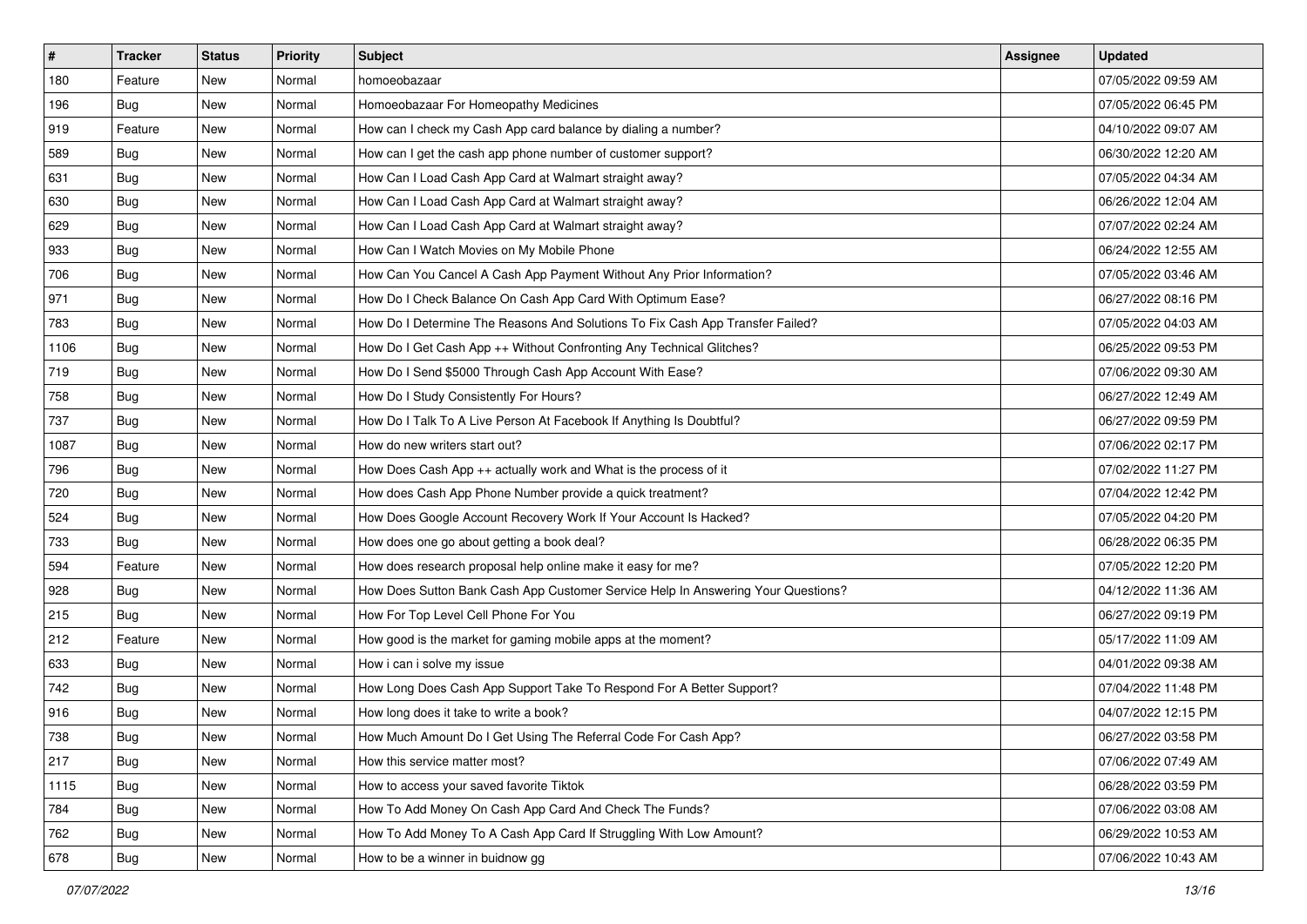| #    | <b>Tracker</b> | <b>Status</b> | <b>Priority</b> | Subject                                                                    | <b>Assignee</b> | <b>Updated</b>      |
|------|----------------|---------------|-----------------|----------------------------------------------------------------------------|-----------------|---------------------|
| 972  | <b>Bug</b>     | New           | Normal          | How To Borrow Money From The Cash App? Get To Know About The Same          |                 | 04/25/2022 07:30 AM |
| 852  | Bug            | New           | Normal          | How to cancel your French Bee flight within 24 hours?                      |                 | 04/01/2022 09:13 AM |
| 882  | <b>Bug</b>     | New           | Normal          | How to change bank account on cash app?                                    |                 | 04/01/2022 09:16 AM |
| 906  | Bug            | New           | Normal          | How To Change Cash App From Business To Personal Account For Any Reasons?  |                 | 04/04/2022 09:57 AM |
| 1009 | Bug            | New           | Normal          | How to change routing number on Cash App?                                  |                 | 05/11/2022 07:13 AM |
| 1025 | <b>Bug</b>     | New           | Normal          | how to change the logo in wordpress                                        |                 | 06/25/2022 06:20 PM |
| 518  | <b>Bug</b>     | New           | Normal          | How To Check The Balance Of Cash App Account By Taking Cash App Support?   |                 | 07/04/2022 10:21 AM |
| 1024 | Bug            | New           | Normal          | How to choose the right broker                                             |                 | 06/25/2022 06:23 PM |
| 533  | Bug            | New           | Normal          | How to complete the homework assignments in economics in the easiest way?  |                 | 06/30/2022 07:33 PM |
| 229  | Feature        | <b>New</b>    | Normal          | How To Delete Cash App Account? - Check Out the Steps In Detail            |                 | 06/28/2022 07:06 PM |
| 1101 | <b>Bug</b>     | New           | Normal          | How to Delete Cash App History at once?                                    |                 | 06/27/2022 01:33 PM |
| 697  | Bug            | New           | Normal          | How to Descargar Pura TV For Android                                       |                 | 07/05/2022 03:29 PM |
| 984  | Bug            | New           | Normal          | How to disable, permanently delete Twitter account on phone, PC            |                 | 07/04/2022 07:11 AM |
| 608  | Feature        | New           | Normal          | How To Do Hotmail Password Reset Without Phone Number?                     |                 | 06/28/2022 07:39 AM |
| 826  | <b>Bug</b>     | New           | Normal          | How to Dowload MXL TV Premium                                              |                 | 05/26/2022 03:34 PM |
| 966  | Bug            | New           | Normal          | How to Download the Filmes                                                 |                 | 06/27/2022 03:25 AM |
| 1129 | <b>Bug</b>     | New           | Normal          | how to enable direct deposit on cash app?                                  |                 | 06/28/2022 10:44 AM |
| 591  | Bug            | New           | Normal          | How To Find Facebook Modifications For Your Spotify Premium Apk?           |                 | 07/05/2022 03:13 PM |
| 541  | <b>Bug</b>     | New           | Normal          | How to fix the cash app payment failed errors?                             |                 | 07/06/2022 03:16 PM |
| 574  | Bug            | New           | Normal          | How to fix the Epson printer offline issue due to a wired connection?      |                 | 07/05/2022 02:39 PM |
| 241  | Feature        | New           | Normal          | How to get a complete solution of Big Ideas Math Answers?                  |                 | 04/01/2022 08:15 AM |
| 1069 | <b>Bug</b>     | New           | Normal          | how to get cash app support phone number 24*7 available                    |                 | 06/29/2022 05:37 PM |
| 1079 | Bug            | New           | Normal          | How to get cheap psychology assignment?                                    |                 | 06/15/2022 06:00 AM |
| 1014 | <b>Bug</b>     | New           | Normal          | how to get chime routing and account number ? chime routing number florida |                 | 05/11/2022 12:42 PM |
| 785  | Bug            | New           | Normal          | How To Get Money Off Cash App Without Card Or With A Card?                 |                 | 07/06/2022 05:26 AM |
| 693  | Feature        | New           | Normal          | How To Get My Money Back From The Cash App To Your Wallet?                 |                 | 07/04/2022 05:41 PM |
| 1039 | <b>Bug</b>     | New           | Normal          | How to Get Tickmill Bonuses for Free                                       |                 | 05/26/2022 05:43 PM |
| 565  | Bug            | New           | Normal          | How To Install RepelisPlus On Your Android Phone?                          |                 | 07/05/2022 08:42 PM |
| 564  | <b>Bug</b>     | New           | Normal          | How To Install RepelisPlus On Your Android Phone?                          |                 | 07/02/2022 11:29 PM |
| 885  | <b>Bug</b>     | New           | Normal          | How to Install the Tele Latino App For Android                             |                 | 03/28/2022 04:10 AM |
| 696  | <b>Bug</b>     | New           | Normal          | How to Install the TuMangaOnline App                                       |                 | 07/05/2022 05:37 PM |
| 747  | Bug            | New           | Normal          | How to Install Tyflex Plus on Your Android Device                          |                 | 07/07/2022 12:35 AM |
| 709  | Bug            | New           | Normal          | How To Load Cash App Card At Walmart Without Having To Face Any Hassle?    |                 | 07/05/2022 07:45 AM |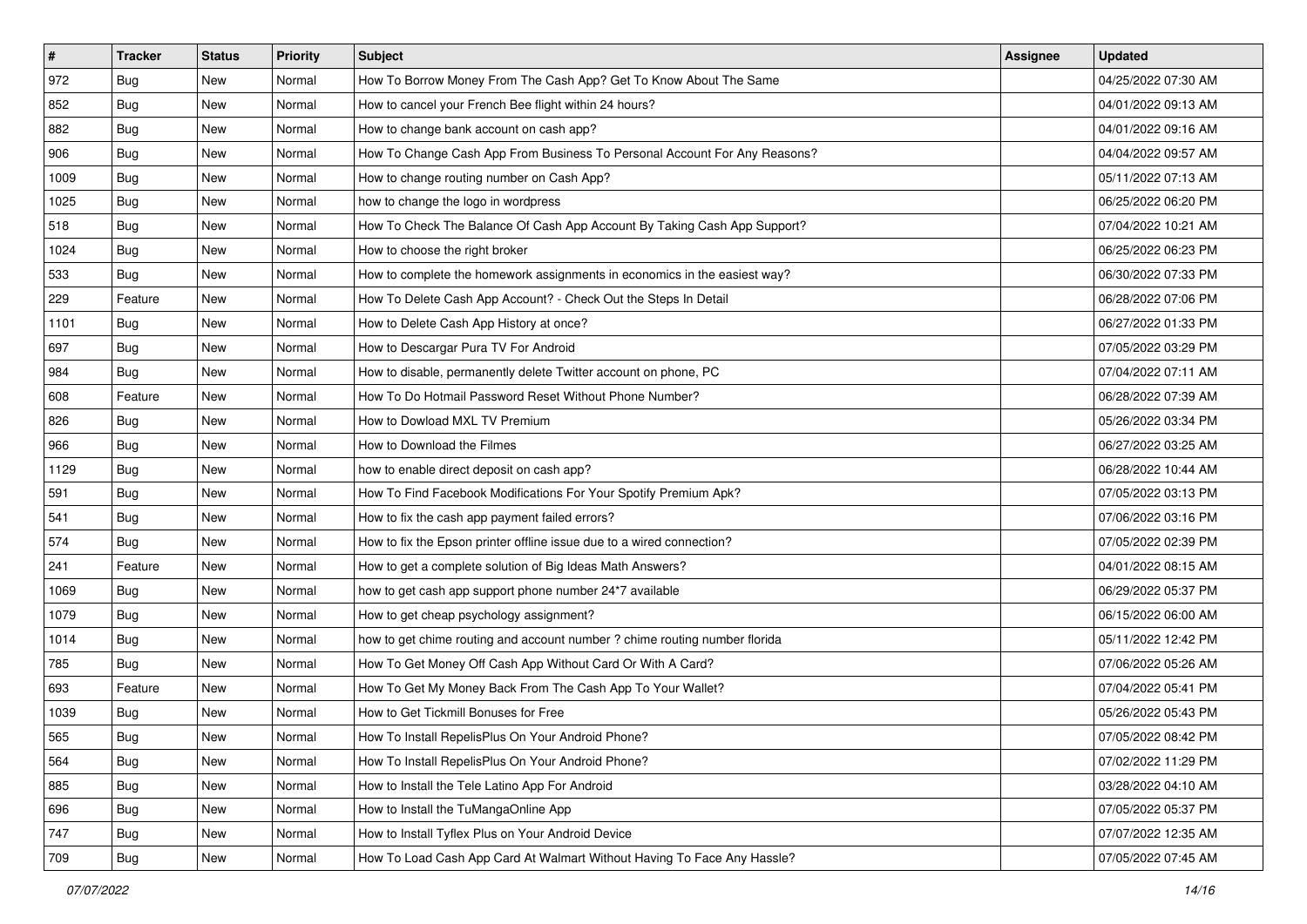| $\vert$ # | <b>Tracker</b> | <b>Status</b> | Priority | Subject                                                                                            | Assignee | <b>Updated</b>      |
|-----------|----------------|---------------|----------|----------------------------------------------------------------------------------------------------|----------|---------------------|
| 763       | <b>Bug</b>     | New           | High     | How to Make a Ringtone on Your iPhone                                                              |          | 07/05/2022 07:00 AM |
| 1032      | <b>Bug</b>     | New           | Normal   | How To Play The Wordle Game                                                                        |          | 05/17/2022 10:37 AM |
| 810       | Feature        | New           | Normal   | how to remove viruses from a phone                                                                 |          | 07/04/2022 07:35 PM |
| 854       | Bug            | New           | Normal   | How To Resolve Password Problems Through Facebook Customer Service?                                |          | 04/09/2022 06:11 PM |
| 1042      | Bug            | New           | Normal   | How to set up direct deposit on cash app?                                                          |          | 05/25/2022 01:17 PM |
| 267       | Bug            | New           | Normal   | How To Use Internet Radio Services To Listen To Your Favorite Songs                                |          | 07/07/2022 02:23 AM |
| 1080      | Bug            | New           | Normal   | How to use Math Wallet   Nexo wallet   CoinTiger Exchange                                          |          | 06/15/2022 11:56 AM |
| 1060      | Bug            | New           | Normal   | How to Use Panda Helper to Speed Up Your iOS                                                       |          | 05/28/2022 09:12 AM |
| 689       | Bug            | New           | Normal   | How to use twitch.tv/activate?                                                                     |          | 07/04/2022 12:58 PM |
| 688       | Bug            | New           | Normal   | How to use twitch.tv/activate?                                                                     |          | 07/05/2022 04:19 AM |
| 687       | <b>Bug</b>     | New           | Normal   | How to use twitch.tv/activate?                                                                     |          | 07/07/2022 01:37 AM |
| 117       | Bug            | New           | Normal   | How to Watch Cowboys vs Cardinals Game Live Stream FREE TV                                         |          | 04/01/2022 08:08 AM |
| 1135      | Bug            | New           | Normal   | How to word games - 5 letter words                                                                 |          | 07/01/2022 05:52 AM |
| 238       | Bug            | New           | Low      | HP Printer Assistant Software   Download & Install HP Assistant                                    |          | 04/01/2022 08:16 AM |
| 236       | Bug            | New           | Normal   | HP Printer Assistant Software   Download & Install HP Assistant                                    |          | 04/01/2022 08:16 AM |
| 235       | Bug            | New           | Low      | HP Printer Assistant Software   Download & Install HP Assistant                                    |          | 07/04/2022 06:32 PM |
| 237       | Feature        | New           | Normal   | HP Printer Assistant Software   Download & Install HP Assistant                                    |          | 07/06/2022 09:20 PM |
| 124       | Bug            | New           | Normal   | https://www.bigmarker.com/ustvpass/LIVE-Atlanta-Falcons-vs-Carolina-Panthers-NFL-Week-8-Game       |          | 04/01/2022 07:55 AM |
| 123       | Bug            | New           | Normal   | https://www.reddit.com/r/NRLgrandfinal2020/                                                        |          | 07/05/2022 11:58 PM |
| 711       | Bug            | New           | Normal   | Human Fall Flat Apk Download                                                                       |          | 07/01/2022 01:14 AM |
| 736       | <b>Bug</b>     | New           | Normal   | I Want to Edit in My Website (transfer-factor.net) Unfortunately, Unable to Edit It                |          | 06/24/2022 07:32 AM |
| 1031      | <b>Bug</b>     | New           | Normal   | <b>IAFT Traders Union</b>                                                                          |          | 05/16/2022 03:14 PM |
| 1030      | Bug            | New           | Normal   | <b>IAFT Traders Union</b>                                                                          |          | 05/16/2022 03:13 PM |
| 1104      | Bug            | New           | Normal   | Idle game fix bug                                                                                  |          | 07/05/2022 11:42 AM |
| 1103      | Bug            | New           | Normal   | Idle game fix bug                                                                                  |          | 06/25/2022 09:08 PM |
| 604       | Bug            | New           | Normal   | Idle Game Online                                                                                   |          | 07/03/2022 01:49 PM |
| 525       | <b>Bug</b>     | New           | Normal   | If you don't have a QR code: How to activate cash app card in app                                  |          | 07/06/2022 07:31 AM |
| 1145      | <b>Bug</b>     | New           | Normal   | IHG Is Extending Its Already Impressive Roster with a New Luxury Collection of Independent Hotels? |          | 07/05/2022 12:50 PM |
| 1072      | Bug            | New           | Normal   | ij.start canon                                                                                     |          | 06/21/2022 06:56 PM |
| 1013      | <b>Bug</b>     | New           | Normal   | ij.start canon                                                                                     |          | 05/11/2022 11:31 AM |
| 950       | <b>Bug</b>     | New           | Normal   | ij.start canon                                                                                     |          | 07/04/2022 04:29 PM |
| 943       | Bug            | New           | Normal   | ij.start canon                                                                                     |          | 04/13/2022 08:52 AM |
| 846       | Feature        | New           | Normal   | ij.start canon                                                                                     |          | 04/01/2022 08:58 AM |